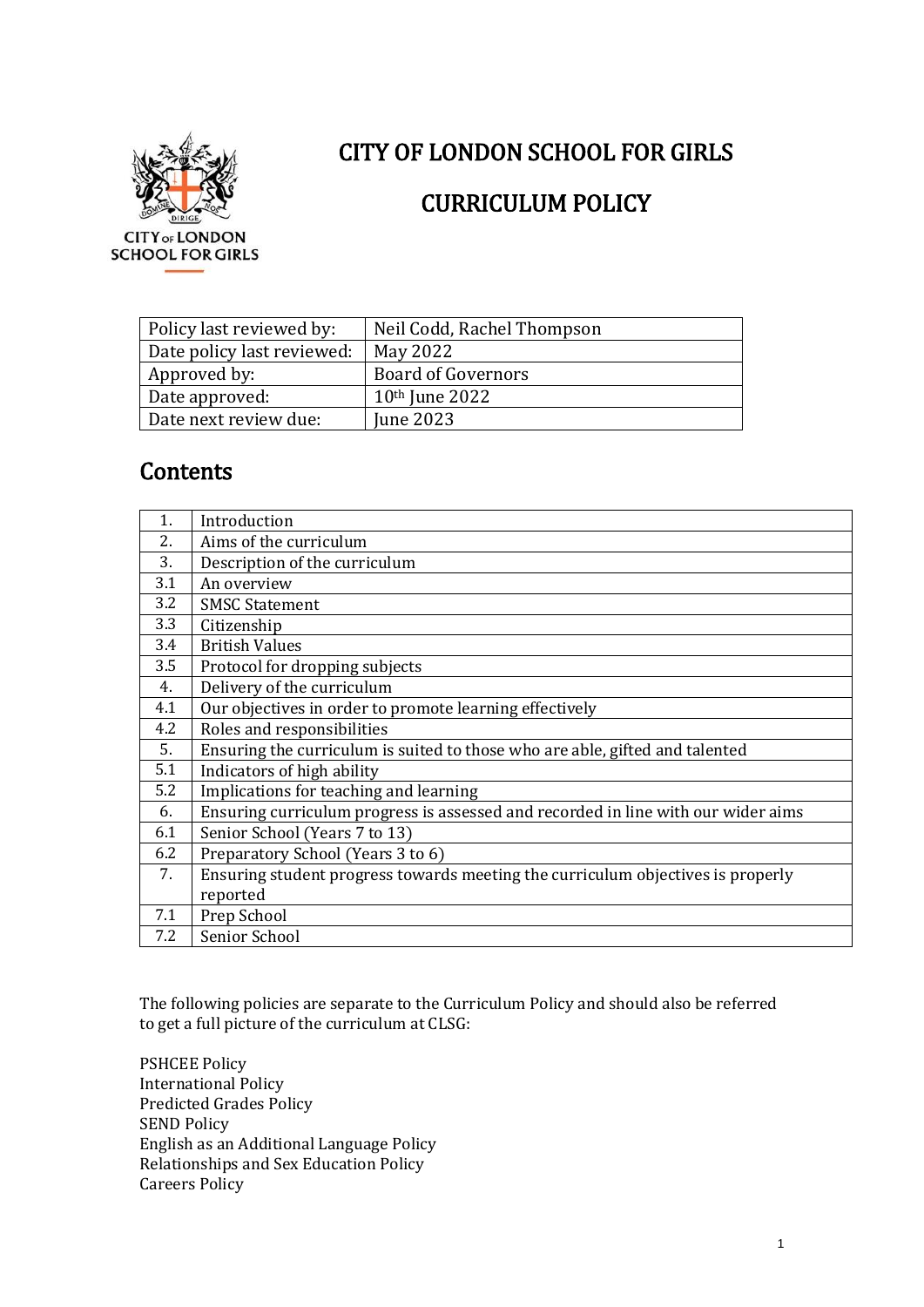# 1. Introduction

At CLSG, we provide full-time education for pupils of compulsory school age construed in accordance with section 8 of the Education Act 1996. Our aim is for pupils to achieve intellectual breadth and depth through the curriculum while developing a love for learning. We strive to challenge all girls at the right level so that each student learns to take pride in her work and attains the highest levels of which she is capable. In doing so we take account the ages, aptitudes and needs of all pupils, including those with an Education, Health and Care (EHC) plan, Special Educational Needs or Disability. Girls are encouraged to enjoy learning, have high expectations of themselves, to take increasing responsibility for their own learning and to learn to work in co-operation with one another. The curriculum is designed to develop students' ability to think independently rather than promote mere knowledge acquisition. None of the aspects of the curriculum undermine the fundamental British values of democracy: the rule of law, individual liberty, and mutual respect and tolerance of those with different faiths and beliefs. Indeed, the curriculum actively promotes fundamental British Values.

# 2. The aims of the curriculum

The aims of the curriculum are:

- to provide full-time supervised education for pupils aged 7 to 18 years and to give them experience in linguistic, mathematical, scientific, technological, human and social, physical, and aesthetic and creative education. (Section 8 Education Act 1996)
- to enable pupils to acquire speaking, listening, literacy, numeracy and critical thinking skills
- to generate a passion for knowledge and learning
- to stimulate pupils to think for themselves and become independent learners by progressively developing their information literacy, critical thinking and research skills
- to encourage a set of personal values based on honesty, trust, tolerance, understanding, caring and respect for others paying particular regard to the protected characteristics set out in the Equality Act 2010
- to achieve the best possible exam results for each pupil
- to enable pupils to develop self-reliance, self-esteem and self-confidence preparing them for the opportunities, responsibilities and experiences of adult life in modern British Society
- to enable pupils to use leisure time enjoyably and profitably
- to give an informed perspective about the role of the individual in the community, in society, in Europe and in the World
- to promote health and fitness
- to prepare for the future in an increasingly technology dependent world
- to provide pupils with knowledge that promotes their wellbeing and protects them from harm
- to actively promote fundamental British Values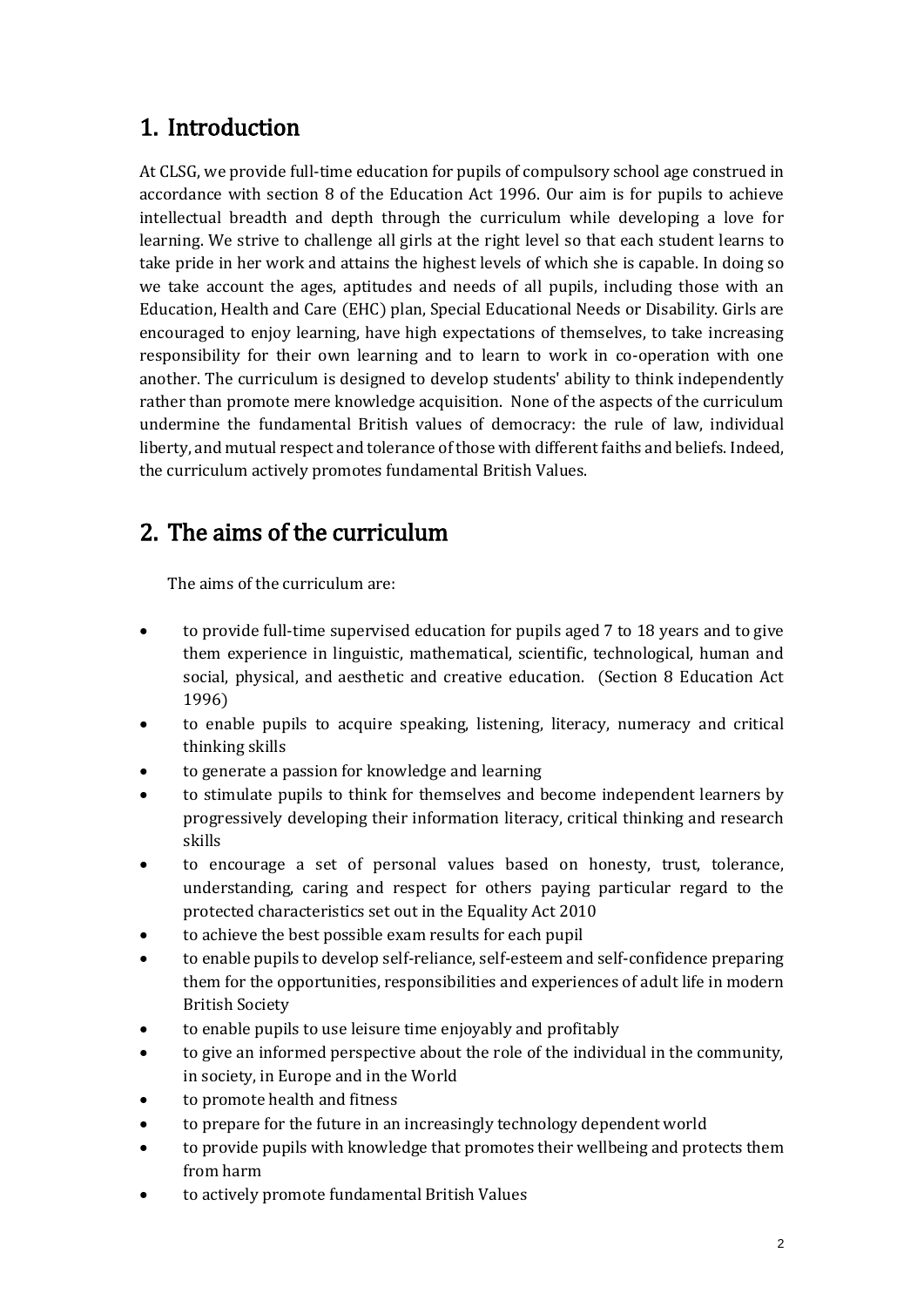- to allow all pupils to learn and make progress
- in terms of exam results we aim for the following:
	- at Key Stage 2: 100% of girls in Years 3 to 6 achieving above average scores in any nationally standardised assessment tests (currently these tests are PUMA, PiRA, GAPS)
	- at GCSE: 100% of entries being graded 9 to 5. More than 90% of all grades awarded at 9 to 7
	- at A Level: 100% of entries be graded  $A^*$  E. More than 95% of all grades awarded at A\* to B

# 3. A description of the curriculum

## 3.1 An overview

The curriculum includes all those activities designed to promote the intellectual, personal, social, physical, spiritual and moral development of our pupils. It includes not only the formal programme of lessons but the informal programme which includes extracurricular activities and all the features contributing to the school's ethos. There is a clear scheme of work and policies for PSHCEE education, which reflects the school's aims and includes Relationships and Sex Education. In addition, there is appropriate and clear guidance for Career's education in the Senior School and Sixth Form through PSHCEE and "Life after City" talks. Careers education at CLSG enables all pupils to identify how their own strengths, weaknesses and interests relate to the world of work. Pupils have access to impartial, up to date, accurate and individual guidance, and learn about different careers and opportunities. They have some work experience and gain information about training, education and occupations beyond school.

At CLSG all pupils have access to the full range of experiences provided in the curriculum; the staff give guidance to girls and their parents so that programmes of study for pupils relate closely to their interests and aptitudes.

The curriculum at CLSG is characterised by breadth, balance, coherence, relevance, differentiation and progression and as such consistently leads to success in public examinations.

- Breadth bringing all pupils into contact with a range of areas of learning (knowledge, concepts, skills and attitudes) and experience (aesthetic, creative and social, linguistic and literary, mathematical, moral, physical, scientific and technological).
- Balance ensuring that pupils have an opportunity to study subjects representative of all disciplines.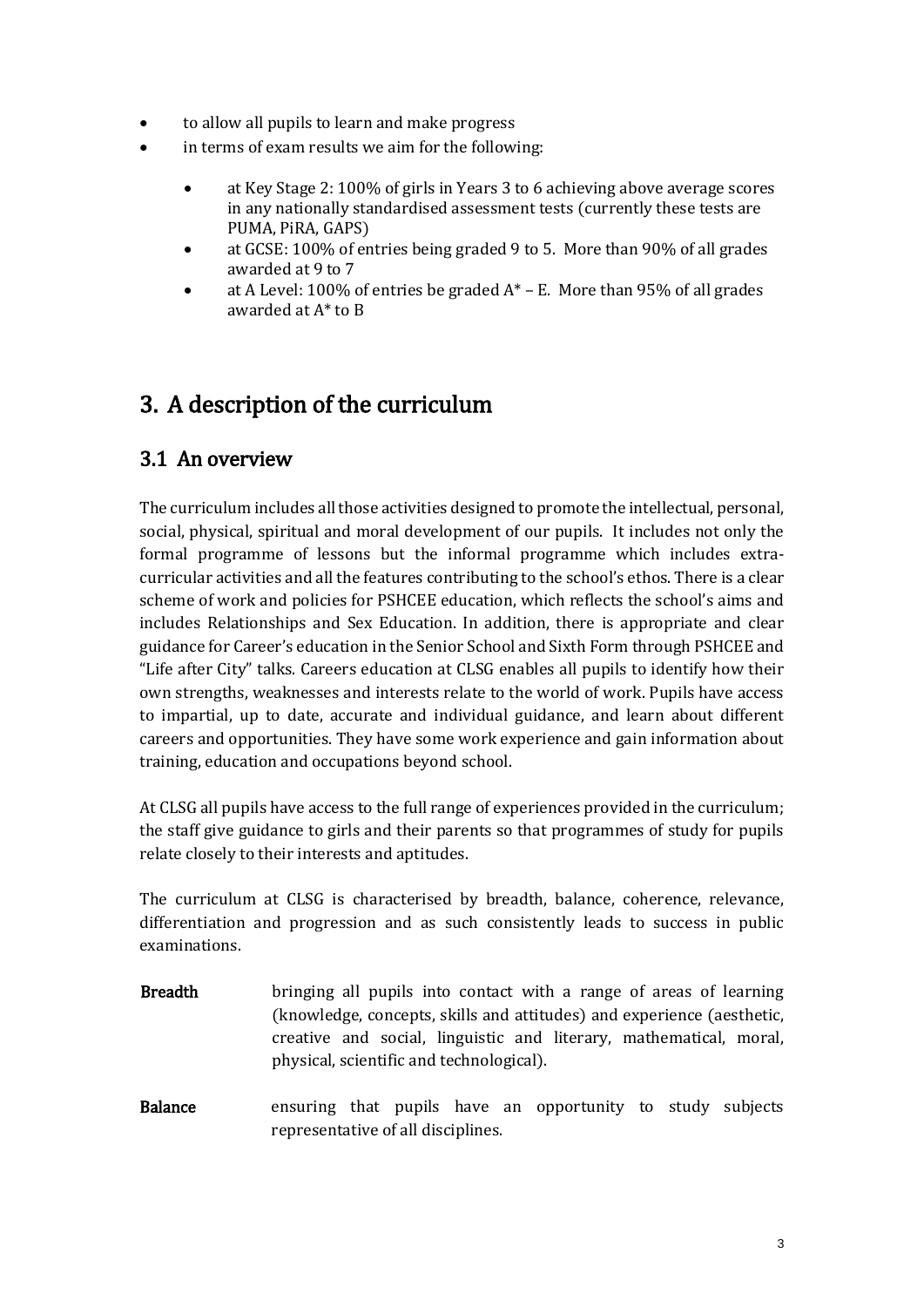- Coherence planning the curriculum as a whole, embracing the different areas of learning and experience, so that these do not appear as discrete and unconnected but as contributing to overall progress and achievement.
- Relevance taking into account the previous learning of pupils and their readiness for new experience.
- Differentiation matching teaching, assessment and tasks to pupils' abilities and aptitudes. Differentiation requires variation in teaching approaches, classroom organisation and individual support as appropriate to pupils, taking into account pupils' learning difficulties or disabilities and, where a pupil has a personal learning plan, providing an education which fulfils its requirements. Setting to assist differentiation takes place in Maths, while in all other subjects pupils are taught in mixed ability classes. Provision for gifted and talented pupils takes place through differentiation in the classroom and the wealth of extracurricular opportunities on offer. Pupils on the Learning Support List and EAL register will be provided for through in-class differentiation and, where appropriate, specialist support from the SEND department.
- Progression providing continuity within the curriculum from Year 3 to Year 13, to enable the pupils to learn and make progress.

Various curricular areas reinforce and complement each other so that the concepts, skills and attitudes developed in one area may be put to use and provide insight in another, thus increasing pupils' understanding, competence and confidence.

There is a keen awareness amongst girls and staff of the potential for IT in the school, which is reflected in the use of IT across the curriculum to support learning. It is the school's policy to encourage judicious use of ICT to support learning and to regularly review provision as technology develops.

The general aims of the curriculum are recognised in each section of the school, though at the different stages the emphasis will vary in an age appropriate way:

Prep School (Y3-Y6): a broad, balanced compulsory curriculum, making the most of enrichment opportunities in London and preparing them for senior school entry

Y7-Y9: a broad, balanced and largely compulsory curriculum in preparation for their GCSE choices. Students get to choose two languages to study from Chinese, French, German and Spanish. Pupils also follow lessons in Personal Social Health Citizenship and Economic Education (PSHCEE) and Physical Education (PE).

Y10-Y11: a broad curriculum preparing students for their GCSE courses. All students study GCSEs in Mathematics, English, Science, Modern Foreign Language, and a Humanity.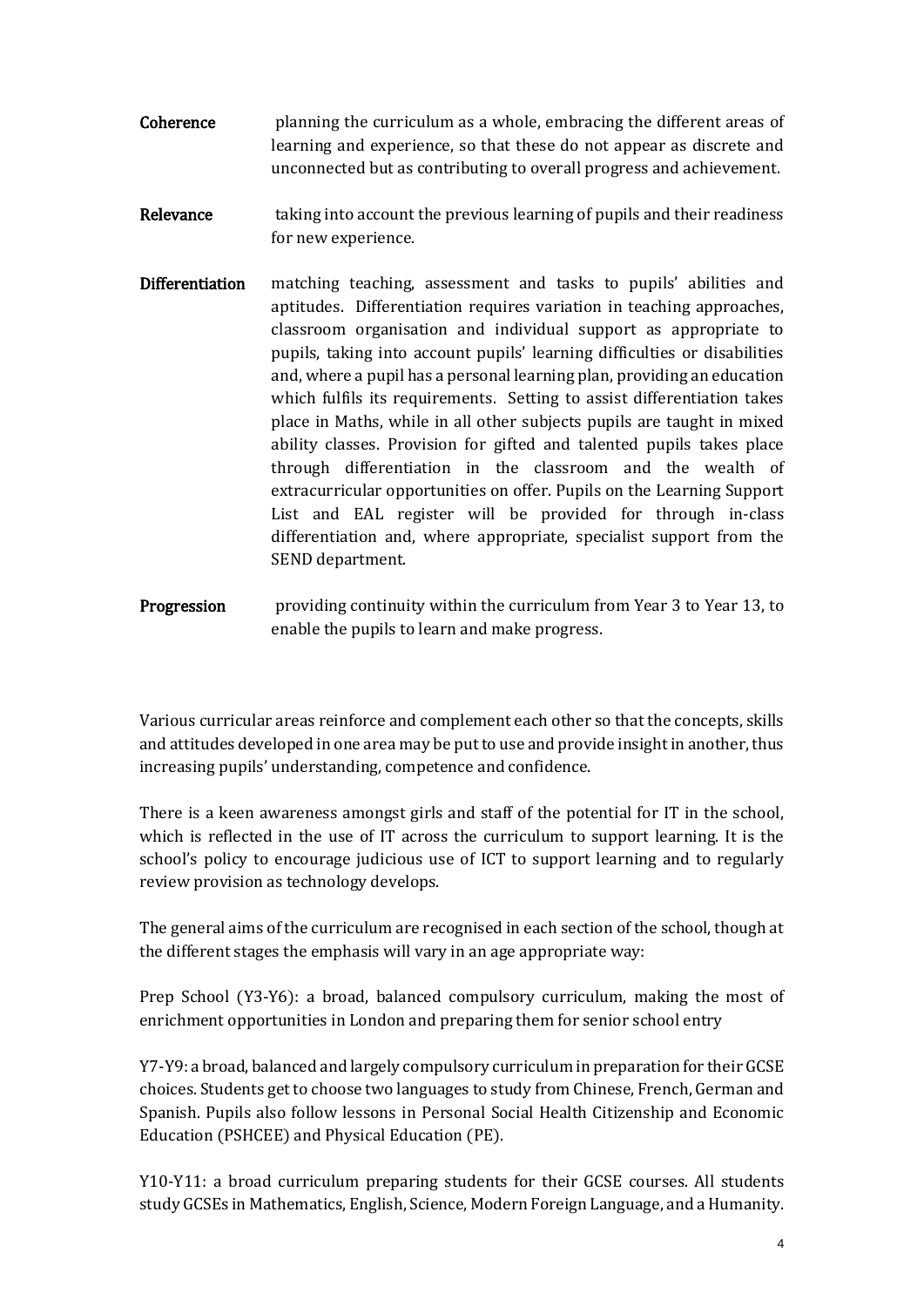In addition to GCSEs all students attend lessons in PE and PSHCEE. Students either prepare for 10 or 11 GCSEs. Those taking 10 GCSEs study a course in Critical Thinking.

Sixth Form (Y12-Y13): the opportunity to specialise in the subjects they are particularly interested in, whilst also undertaking General Studies courses, attending talks by guest speakers, Community Service and the option to take an EPQ. Students begin Year 12 by studying four A-level/Pre-U courses with the expectation that most will drop down to three subjects either during or at the end of Year 12.

## 3.2 SMSC statement

Our Curriculum ensures that we support students in their spiritual, moral, social and cultural development.

Spiritual Development - students are encouraged to develop their own belief systems and their own understanding of their place within the context of the wider world, whether faith based or not. Students are encouraged to discuss these, as freely as they feel able and comfortable.

Whatever a students' beliefs the City Girl's 3Rs – Respect, Responsibility and Resourcefulness – encourage respect for themselves, others and the environment, utilisation of girls' individual talents and a contribution to the broader community as well as development of individual, inner strength and resilience.

Moral Development - moral development takes the form of encouraging students to develop their own sense of right and wrong, based on human rights, our common humanity and a respect for both civil and criminal law. Students are encouraged to show respect for other people, paying particular regard to the protected characteristics set out in the Equality Act 2010 and encouraged to demonstrate respect for democracy and support for participation in the democratic process, including respect for the basis on which the law is made and applied in England. Students are also encouraged to accept responsibility for their behaviour, show initiative and understand how they can contribute positively to the lives of those living and working in the locality and to wider society.

Social Development - social development is seen through development of social skills, working together in lessons, contributing to lesson discussion and communicating with teachers and peers. The students are encouraged to make a positive contribution in community life, through the school community and the wider community to help them develop their self-knowledge, self-esteem and self-confidence. These experiences and their participation in the PSHCEE programme enable them to acquire a broad general knowledge of and respect for public institutions and services in England.

Cultural Development - encouraging our students to recognise the value and richness of cultural diversity in Britain and worldwide, whilst recognising, respecting and actively promoting the fundamental British Values of democracy, rule of law, individual liberty, mutual respect and tolerance. The school's ethos is very much one that encourages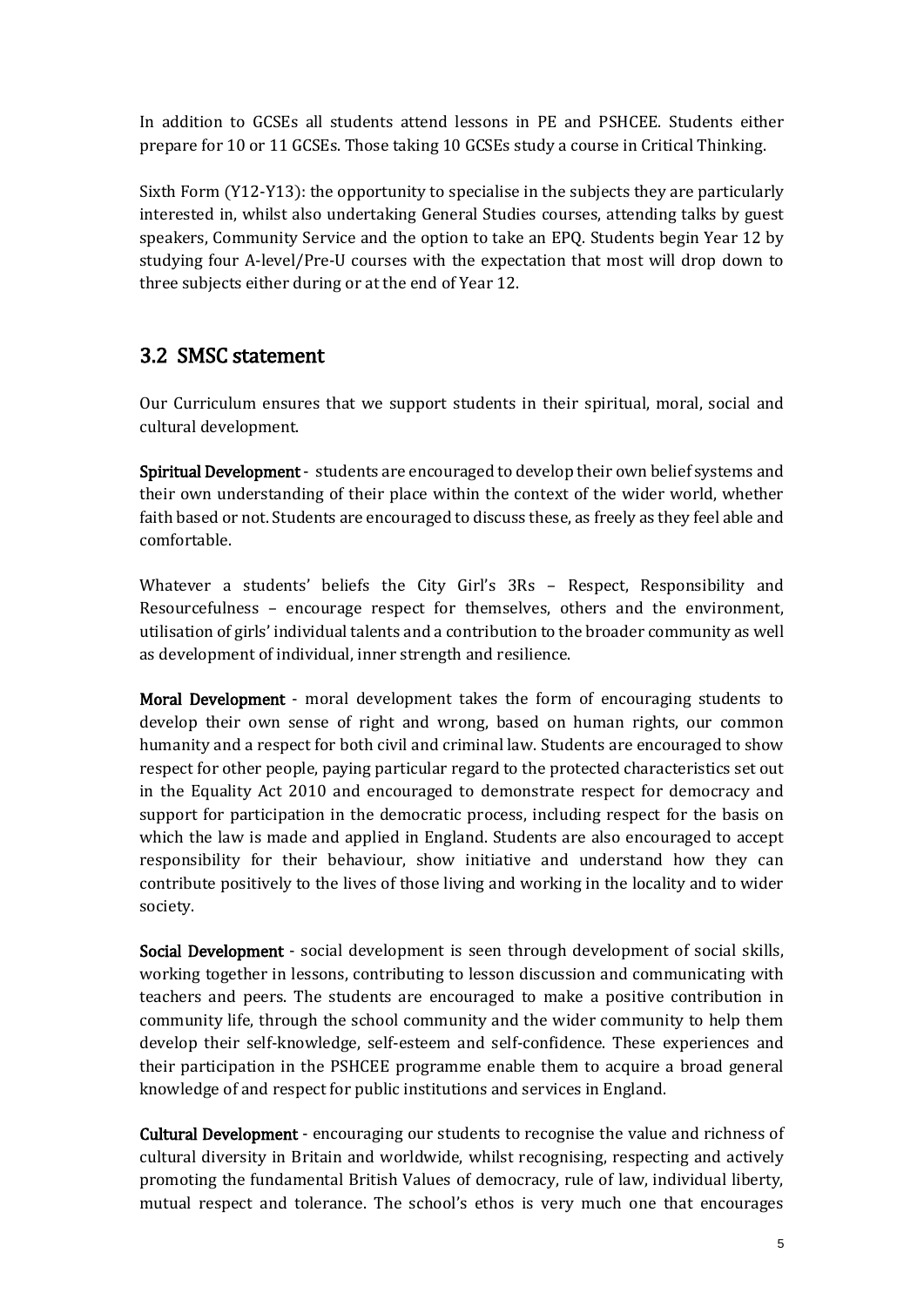respect, appreciation and acceptance of all diversity. The expression of views or behaviour that undermines British Values is challenged.

By assisting students to acquire an appreciation of respect for their own and other cultures, the school promotes understanding and harmony between different cultural traditions and between those with different faiths and beliefs.

The school precludes the promotion of partisan political views in the teaching of any subject in the school; and will take such steps as are reasonably practicable to ensure that where political issues are brought to the attention of pupils while they are in attendance at the school or while they are taking part in extra-curricular activities which are provided or organised by or on behalf of the school, or in the promotion at the school, including through the distribution of promotional material, of extra-curricular activities taking place at the school or elsewhere, they are offered a balanced presentation of opposing views. As part of its safeguarding responsibilities, the school also takes seriously its responsibility to prevent students being radicalised by political groups and being drawn into terrorism.

## 3.3 Citizenship education

The school acknowledges its obligation to prepare pupils to participate in society as responsible and well-informed citizens.

The school's many co-curricular activities contribute to the development of the skills and attitudes necessary to foster citizenship in pupils. Other areas beyond the formal curriculum in which pupils have the opportunity to develop citizenship skills are:

- Through leadership roles and participation in elections. Form Captains, and house and school leadership teams are elected by girls and take on important community roles.
- Older pupils learn to take responsibility for younger girls, for example by becoming Form Prefects or subject mentors.
- Sixth Formers participate in Community Service and at all ages girls are involved in Mission – the school's charity fund raising system. This enables girls to develop an awareness of the wider community beyond the school.
- Speakers from a wide a range of different professions and walks of life are invited into school to speak to pupils.
- The School Council enables girls to make suggestions and to put their opinions about issues relating to school life and therefore forms an important practical part of citizenship education.

Citizenship is addressed in a range of academic subjects and most explicitly in PSHCEE.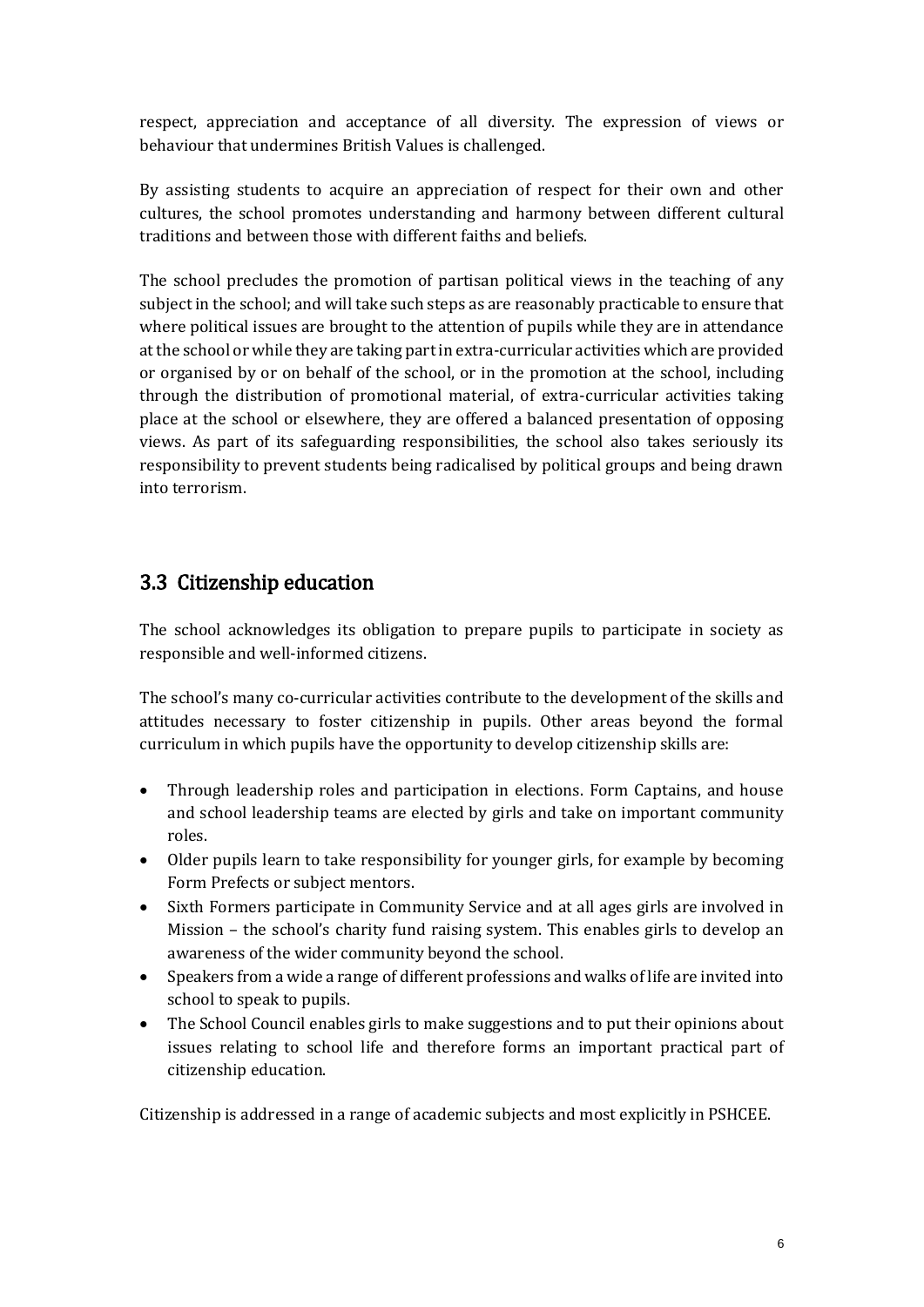## 3.4 Actively promoting British Values

We ensure our School fulfils the Government's 2014 "clear and rigorous expectation…to promote the fundamental British values of democracy, the rule of law, individual liberty and mutual respect and tolerance of those with different faiths and beliefs."

In addition to the points described above in the SMSC Statement and the description of our approach to Citizenship Education, the School actively promotes British values in the following ways:

- Through our core values of Respect, Responsibility and Resourcefulness.
- By providing a broad and balanced curriculum throughout the Key Stages.
- In the themes and concepts covered as part of our assembly programme.
- In our Behaviour Policy.
- In the PSHCEE curriculum.
- By promoting critical thinking skills across the curriculum.
- Through School Council and Pupil Voice.
- Through active promotion of the Equalities Act 2010.

This approach gives pupils a range of opportunities to develop and demonstrate skills, attitudes and behaviours that will allow them to participate fully in and contribute positively to life in modern Britain.

## 3.5 Protocol for dropping subjects

Occasionally it may be advisable for a pupil to lighten her academic workload by dropping one or more subjects. This is more likely to be the case from the end of KS3. The possibility to drop a subject may be raised by the pupil, the pupil's teachers, tutor, parents of Head/Assistant Head of Section.

The issue must be considered in the first instance by the section team who will take into account the best academic and pastoral interest of the pupil in question as well as her overall academic performance. The section team will consult with the relevant HOD, tutor and teachers involved, as well as the parents, and suggest a recommendation. The Head/Assistant Head of Section and the Deputy Head (academic) will make a final decision. The decision will be communicated by email or in person as appropriate to all parties (including parents), by the Head/Assistant Head of Section, as soon as possible after the decision has been made. The Head/Assistant Head of Section will also inform any changes to the timetabling team and data systems manager so that information on the Portal and databases can be amended.

When a pupil wishes to drop a subject to take up another one at the start of KS4 or KS5, the procedure will be the same but no changes will be allowed after the first 4 weeks of term.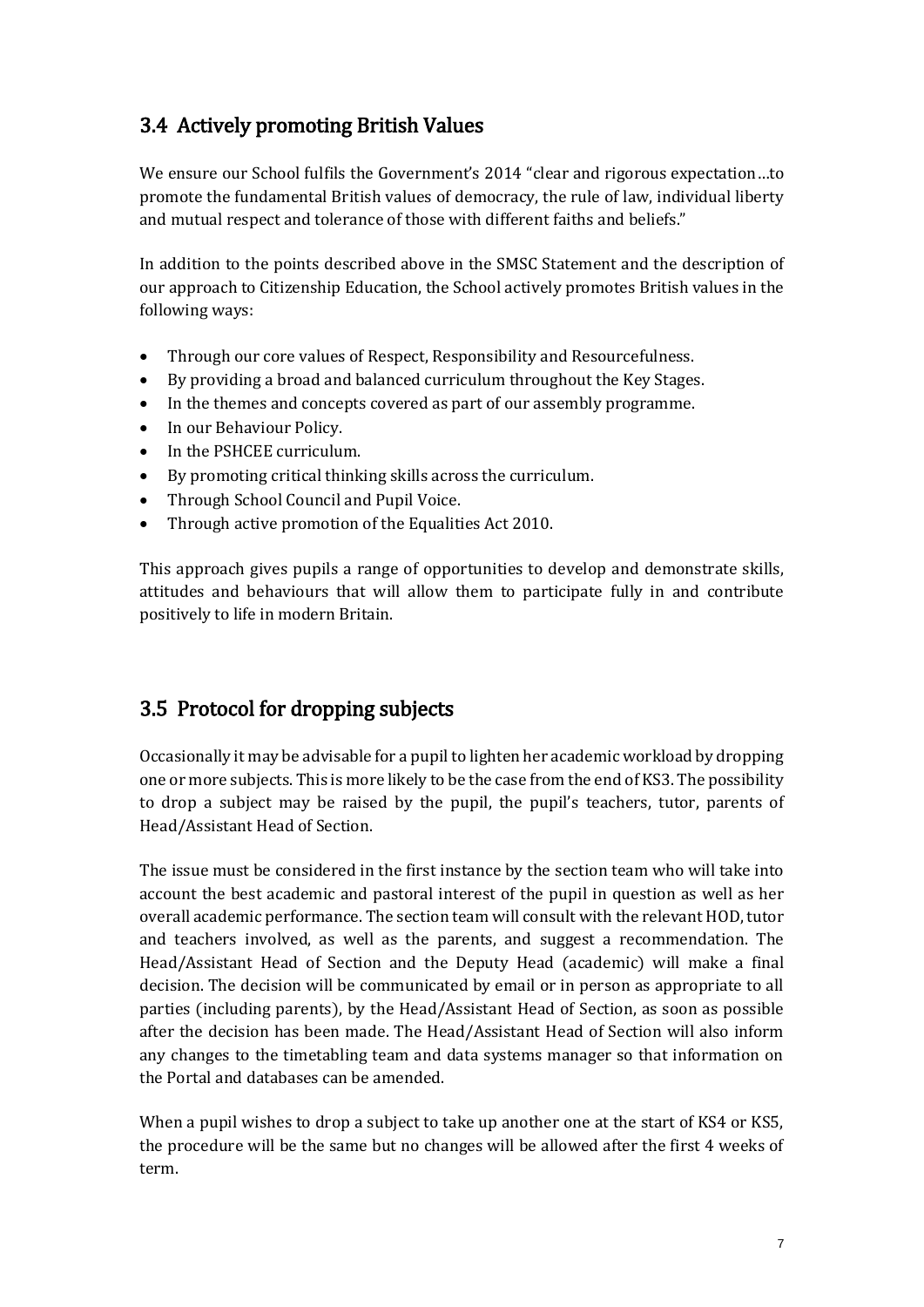# 4. Delivery of the Curriculum: Teaching and Learning at CLSG

In order to ensure the curriculum is delivered effectively the School seeks to create a culture in which learning is highly valued and well supported so that all students fulfil their potential and leave school with a love of learning. Learning is the central function of the School.

Teaching is distinct from learning. The role of teachers is to facilitate the learning of the students. This policy sets out how teaching is to be undertaken so as to best promote learning.

This policy also considers the role of agents other than the classroom teacher in the learning process.

## 4.1. Objectives in order to promote learning effectively

A student can only be an effective learner if she is involved in the process of learning and can then apply that process to different contexts. To achieve this we strive to meet the following eight learning objectives:

- 1. Students learn with a sense of purpose and are interested in the subject matter
- 2. Students have a belief that their attainment is a function of the manner in which they approach their learning and not pre-determined by personal characteristics
- 3. Students recognise that they have a range of learning skills and an awareness of which ones they should employ in a given context
- 4. Students have a clear understanding of the success criteria when undertaking a learning activity
- 5. Students are informed as to how well they are performing and what they need to do to improve
- 6. Students learn in an environment which is purposeful, open, collaborative and respectful so that they feel safe to test their ideas, ask questions and take risks. Mistakes are viewed as an inherent part of the learning process.
- 7. Students have access to high quality learning resources
- 8. Students are set tasks which challenge all students regardless of prior learning and natural abilities

## 4.2 Roles and responsibilities

The eight student focused objectives rely on a range of agents fulfilling their roles and responsibilities which are designated as follows:

### 4.2.1 Teachers

4.2.1.1 The learning objectives students are working towards should be shared with a class. Teachers should have high expectations of their pupils.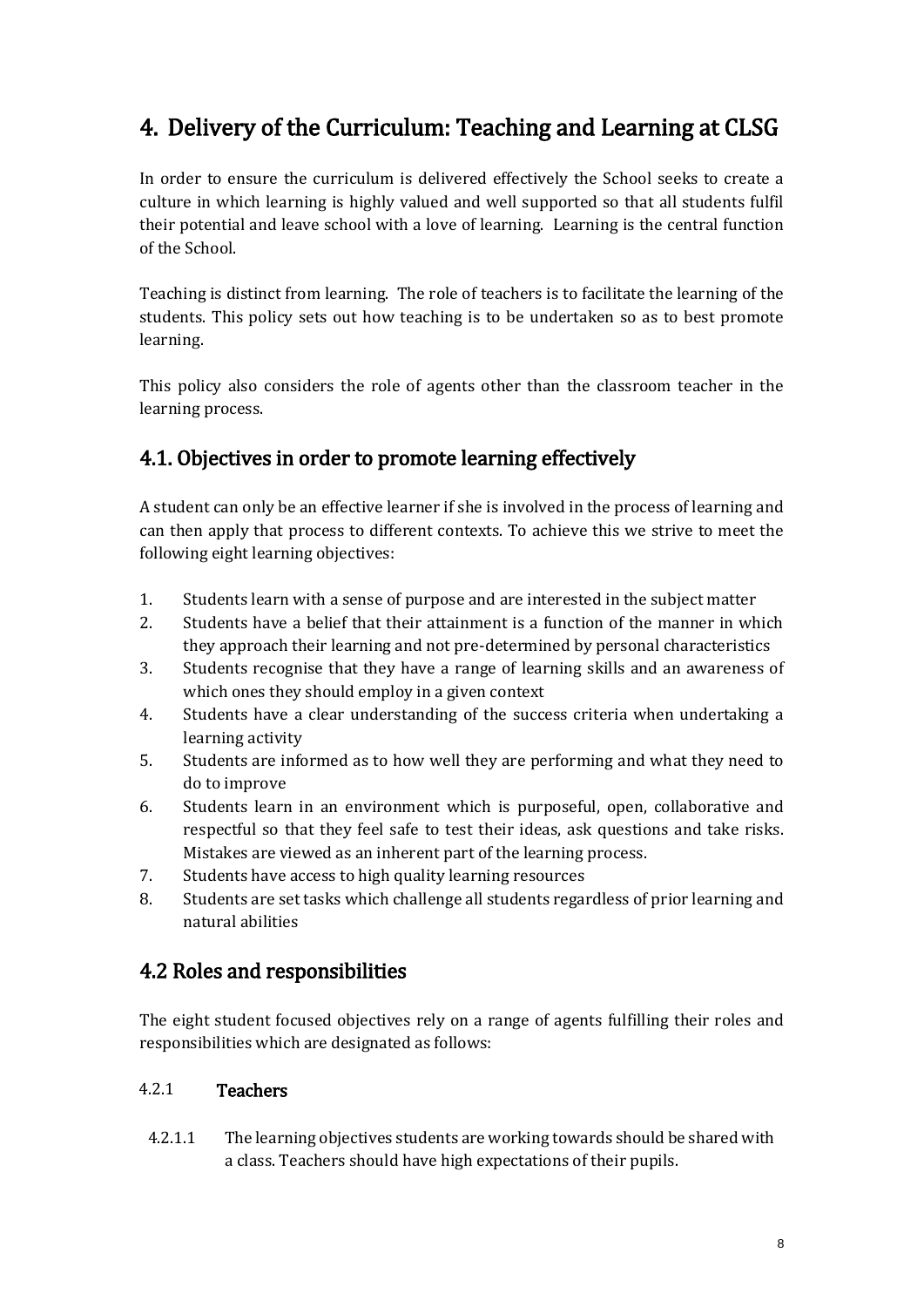- 4.2.1.2 The teacher should ensure that students are active learners by setting tasks which focus on the learning objectives and are both accessible and challenging to all students rather than merely presenting information to passive students. Teachers should set a range of different tasks over a unit of study.
- 4.2.1.3 Assessment by the teacher of students' learning plays a key role in the learning process. It should be used to inform the teacher when planning future lessons and tasks. It should be used by the teacher to give informative feedback to students. Feedback should help students and teachers to set targets for future learning. Success criteria should be clearly communicated. Assessment should take place during a lesson via listening and observing students' work. In Senior School, each department has its own assessment policy that is approved by the Deputy Head (Academic) and sets out the average minimum frequency a student in a given year group should receive written feedback from a teacher over the course of an academic year. Section 5 (Ensuring curriculum progress is assessed and recorded in line with our wider aims) of this policy and the relevant departmental assessment policy will give further guidance to the form written feedback should take. The Prep School also has its own assessment policy which covers the same areas.
- 4.2.1.4 Teachers should provide opportunities for peer and self-assessment to encourage students to be reflective and to understand better success criteria. Teachers should encourage and support students to give constructive feedback to their peers. Both homework and classwork is suitable for peer or self-assessment.
- 4.2.1.5 Dialogue between a teacher and students and between a student and other students is a powerful learning tool: it reveals hidden misunderstandings, is useful in ensuring targets set are appropriately challenging, is an essential tool for assessment and can also be used to promote higher order thinking. Teachers should consider carefully the questions they ask do not just test whether students have absorbed information. Questions in lessons should include open ended ones designed to uncover students' insights and misconceptions and to push them towards a better understanding. This also helps students to learn new ideas from each other. Teachers should also promote written dialogue when they mark work by providing opportunities for students to demonstrate they have taken on board and acted upon the targets they have been set.
- 4.2.1.6 Teachers should consider the language they use. Praise should focus on the way students have completed a task rather than just the outcome or a student's innate qualities. Where possible teachers should try and appear to include themselves in the learning journey by using "we" rather than "you". Where appropriate they should consider language that promotes a culture of enquiry rather than an environment where there are only facts and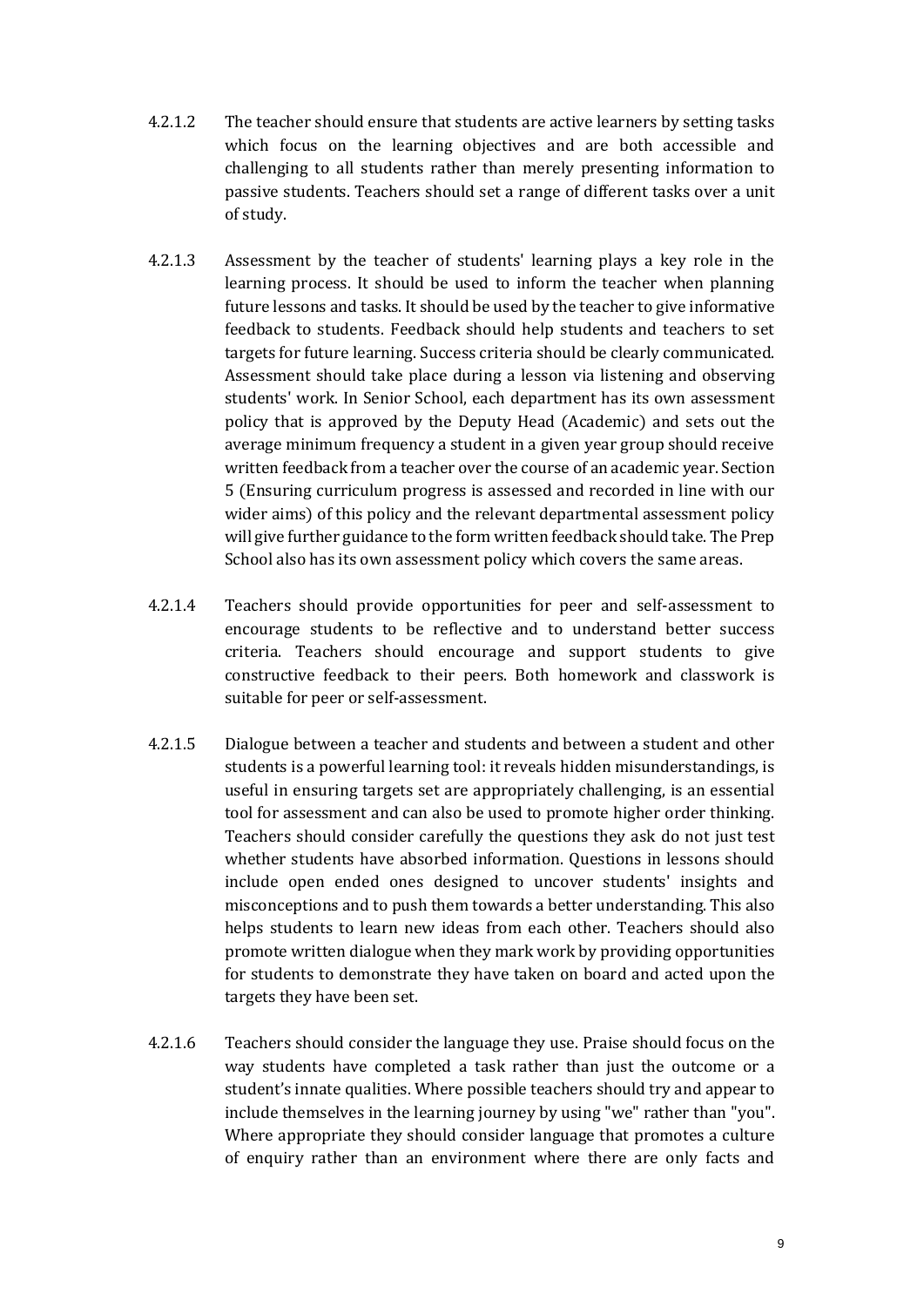falsities by using "it might be the case that" or "it could be that" rather than "it is" or "it isn't".

- 4.2.1.7 Teachers should maintain high standards of student behaviour so that students feel safe and are focused on their learning. Expectations of behaviour should be made clear and the teacher should model behaviour conducive to learning. If students are not meeting the required expectations of behaviour the teacher is responsible for taking action proportionate to the offence in accordance to the Behaviour Policy. If a student is either persistently and over a series of lessons failing to meet expectations with low level poor behaviour (e.g. talking when the teacher is talking) or is guilty of a serious offence (one considered potentially harmful to another person's wellbeing or school property) the teacher should inform the Head of Department, Form Tutor and the Head of Section.
- 4.2.1.8 Teachers should maintain records to inform themselves, parents, line managers or pastoral teams of each student's performance. This should be sufficient to track progress accurately, to inform report writing, completion of monitoring grids and lesson planning, and to enable the teacher to set meaningful academic targets. SEND and EAL information should be included.
- 4.2.1.9 Teachers should collaborate with peers to share good practice and useful learning resources.
- 4.2.1.10 Teachers should take advantage of opportunities to develop their practice such as: engaging with training, evaluating the impact of their pedagogy, observing others and seeking advice from colleagues
- 4.2.1.11 Teachers should be aware of and implement guidance from the Learning Support Department to help students with additional learning needs achieve their full potential. This includes adhering to the SEND and EAL Policies.
- 4.2.1.12 Teachers should follow the homework guidelines in the Staff Handbook when setting homework.

#### 4.2.2 Heads of Department

4.2.2.1 The Heads of Department should monitor the learning experience of students to ensure an appropriate level of consistency across the department. In order to do this they should undertake: lesson observations of their team members' lessons, exercises in pupil voice, and scrutiny of students' work and staff marking ("book looks"). The Head of Department should use this information to work out priorities for future departmental developments. If the Head of Department uncovers instances of standards not being met they should take action to address the issue and then continue to monitor the situation to check the issue has been resolved. The Deputy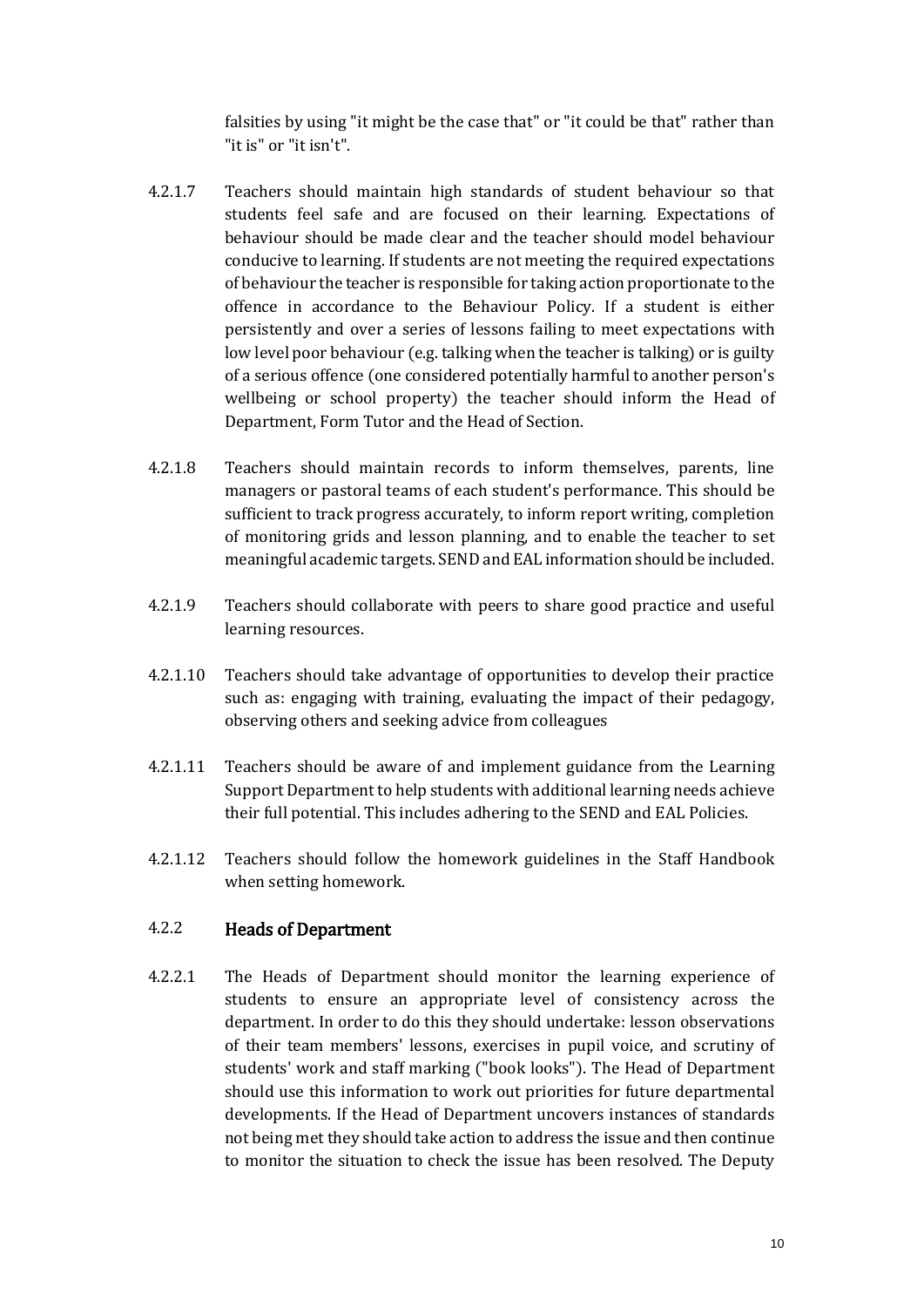Head (Academic) should be kept informed if instances of underperformance are not rectified, repeated or are considered sufficiently serious.

- 4.2.2.2 Records of monitoring activities described in the point above and minutes of department meetings should be kept.
- 4.2.2.3 If a teacher indicates that there is a student who is having problems in terms of their performance or behaviour then the Head of Department should offer support and advice and ensure that parents and pastoral teams have been informed. The Head of Department should actively try to find out from their team whether there are students who are a cause for concern. The Head of Department should facilitate department wide discussion about strategies to help students with difficulties to encourage the sharing of good practice. The Head of Department should review the monitoring grid submissions of their teams.
- 4.2.2.4 The Heads of Department should support the teachers of their department by facilitating the sharing of good practice and resources by all members of their team. They should help staff within the team to plan and build on existing skills, enhance performance and to provide a strategic input to CLSG's future success.
- 4.2.2.5 The Heads of Department are responsible for ensuring that the curriculum on offer is well-balanced, stimulating, challenging and interesting and fulfils the requirements of public examinations. They may delegate the writing of departmental schemes of work to willing members of the department but the Head of Department maintains responsibility.
- 4.2.2.6 Heads of Department should ensure that teachers and students have access to the most appropriate resources to support learning within the constraints of CLSG's budget.

#### 4.2.3 Senior Management Team (SMT)

- 4.2.3.1 The SMT is responsible for coordinating and monitoring the different sections of the CLSG community to achieve the best possible learning outcomes.
- 4.2.3.2 The SMT should facilitate and support the development of teaching skills.
- 4.2.3.3 The SMT is responsible for whole school curriculum decisions with the aim being to create a well-balanced, stimulating, challenging and interesting curriculum and fulfilling the requirements of public examinations.
- 4.2.3.4 The SMT should set the agenda for the future direction of teaching and learning in terms of: the focus of staff training, priorities set for Heads of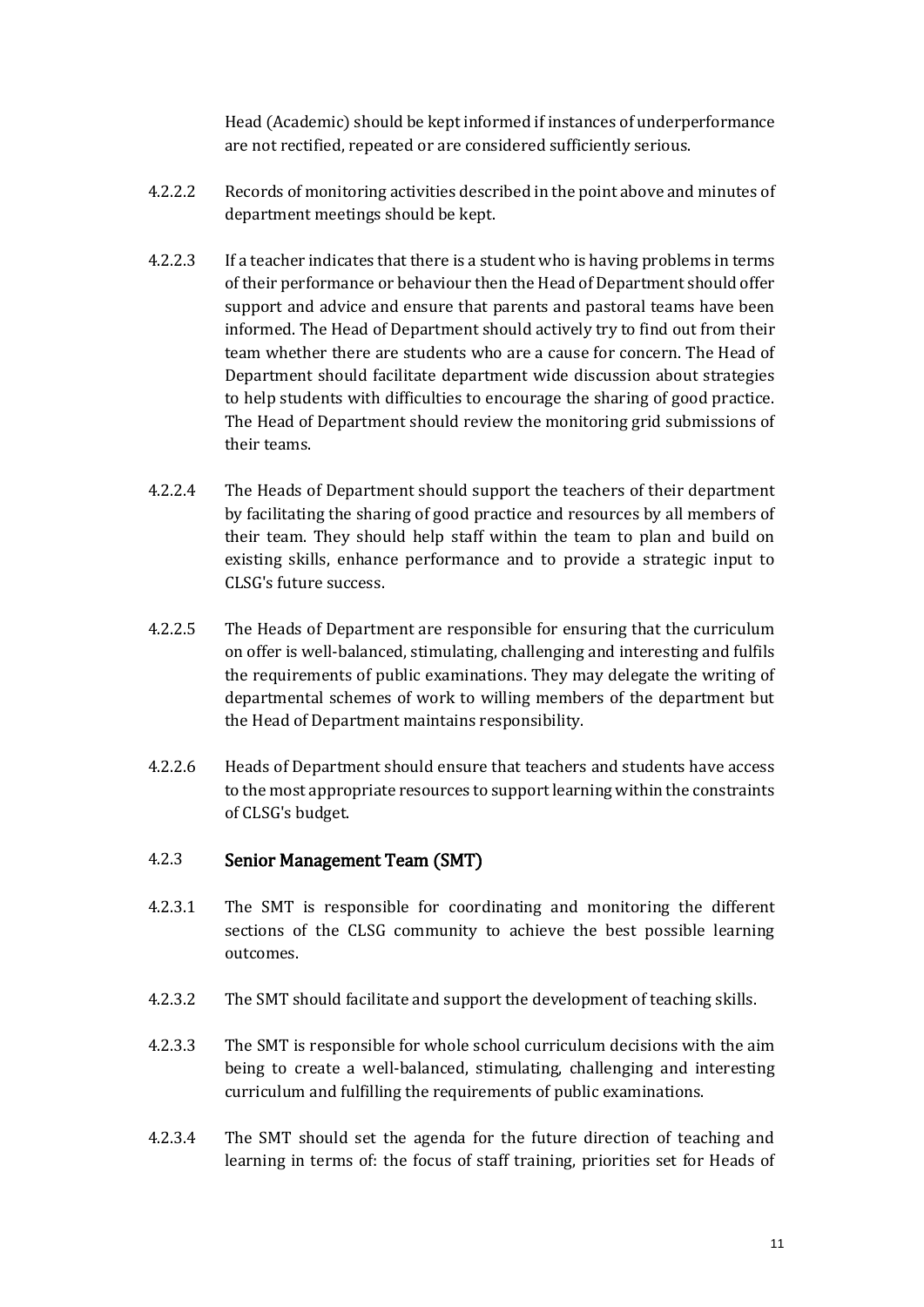Department to monitor, and annual evaluation of the learning experience of students across CLSG.

4.2.3.5 The SMT should set school rules and ensure they are enforced to ensure students feel safe and in the right frame of mind to learn.

### 4.2.4 Special Educational Needs and Disability (SEND) Department

- 4.2.4.1 The SEND Department should support staff in identifying those with Special Educational Needs and Disability.
- 4.2.4.2 The SEND Department should provide strategies for students and teachers to enact which will help SEND and EAL students fully access the school curriculum and learn as effectively as possible.

### 4.2.5 Library, IT, and Premises Teams and Departmental Technicians

- 4.2.5.1 These agents are responsible for ensuring that the resources purchased, maintained and made available to students are focused on supporting learning outcomes, enriching the learning experience, and creating a safe and purposeful environment.
- 4.2.5.2 The Library and IT teams should support students and teachers to acquire the skills and knowledge to access and make use of information efficiently as possible.
- 4.2.5.3 The Librarian should support the development of independent learning skills and information literacy skills across the year groups by identifying specific needs and addressing them through targeted provision in PSHCEE and drop in sessions.

#### 4.2.6 Pastoral Teams

- 4.2.6.1 The Pastoral Teams should monitor students' learning progress across the range of subjects by using school reports, exam results, pupil voice and work scrutiny.
- 4.2.6.2 They should communicate with parents and teachers if there is a cause for concern in a student's learning progress with a view to determining the cause and finding a solution.
- 4.2.6.3 They should help students monitor and evaluate their own learning and help them set targets or offer advice.
- 4.2.6.4 They should communicate with parents and teachers to help identify behavioural or emotional impediments to a student's learning and help find strategies to help students and teachers cope with these.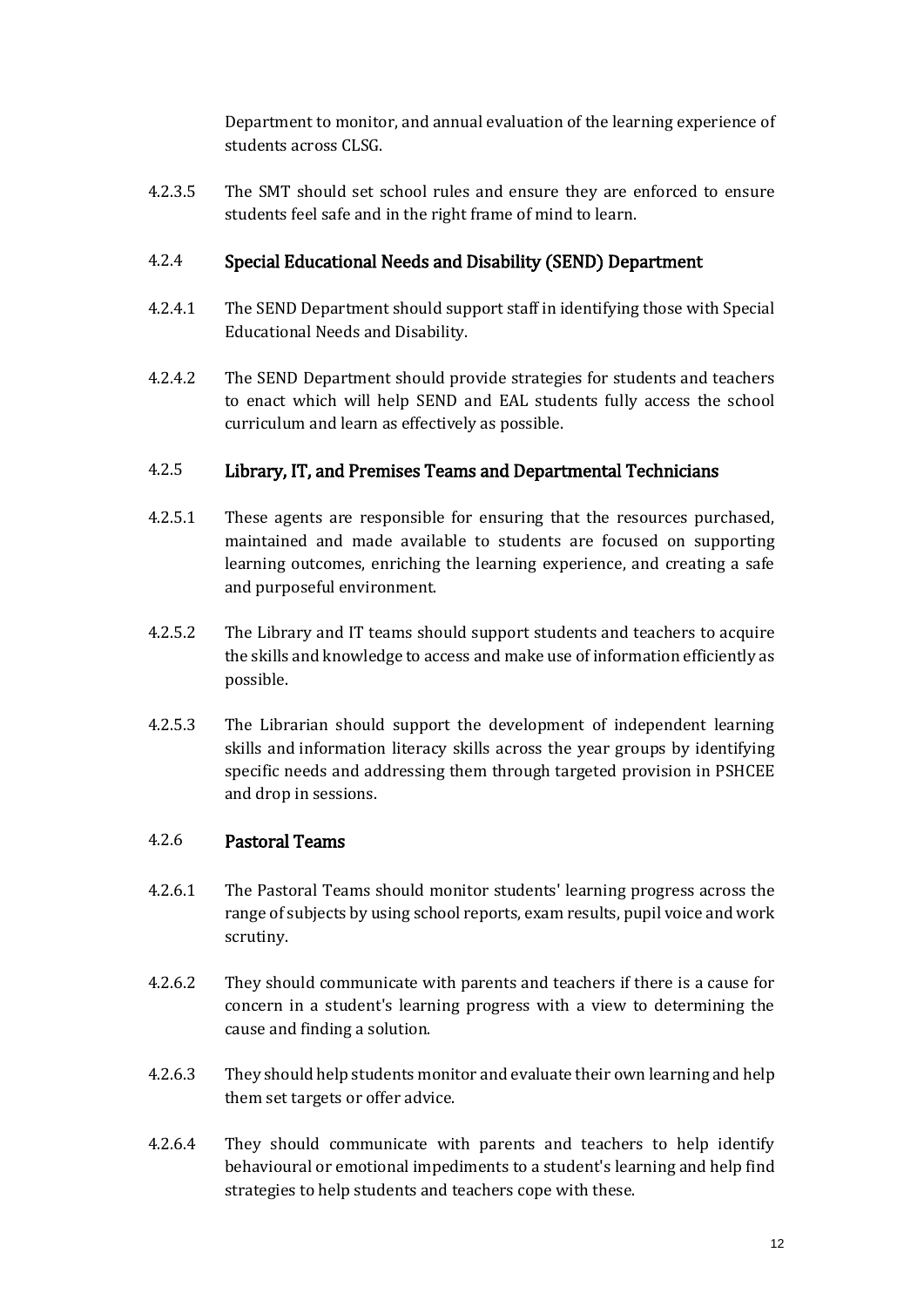### 4.2.7 Governors

4.2.7.1 The Governors responsibility is to hold the SMT to account in its efforts to best provide for student learning.

# 5. Ensuring the curriculum is suited to those who are able, gifted and talented

We recognise that the majority of pupils at CLSG can be identified as gifted and talented. We are a selective independent school and most of our pupils have a MidYis score on entry which is in excess of 125, the score usually used to define young people as mentally gifted and being in the top 5% of the ability range nationally.

In addition, many of our pupils are very talented in one or more extracurricular areas, including music, drama and sport. Consequently, we consider that it would be invidious for the school to characterise any one group of our pupils as "Gifted and Talented". Nonetheless, we recognise that pupils' abilities will vary in different subjects and that it is essential to differentiate teaching and learning appropriately for the range of pupils we have in the school in order to stretch and challenge the most able and to provide support for the relatively less able. We acknowledge that pupils of very high ability have particular needs and we are committed to meeting them.

All staff involved in delivering any aspect of the curriculum are expected to develop extension and enrichment activities which also take account of the need to differentiate between very bright pupils. This process is overseen and led by the Deputy Head (Academic) and the relevant Heads of Department.

Head of Departments have the responsibility for ensuring that a programme of extension is integrated into the curriculum and through stretch activities, outside the formal curriculum, which may include the following (not an exhaustive list):

- Sixth Form Enrichment Classes
- Subject specific Olympiads
- Attendance at external academic (and career-related) workshops and lectures
- National and university competitions
- Problem solving projects
- Academic societies

We also cater for the top end by offering the possibility to take on extra subjects at GCSE or A Level so that some pupils can take 11 rather than 10 GCSEs or 4 rather than 3 Alevels. We also offer Higher and Extended Project Qualifications (HPQs and EPQs).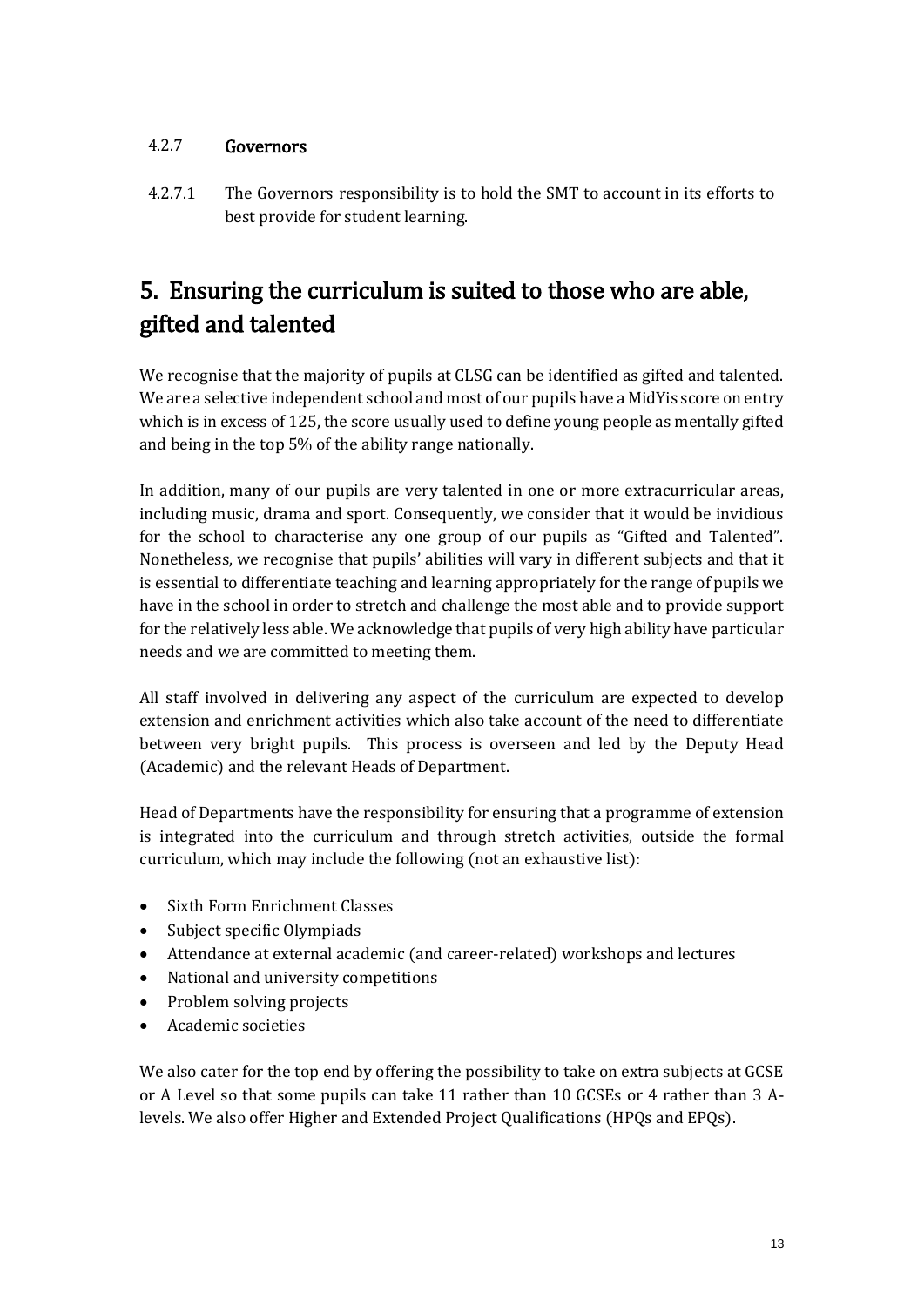The Head of the Prep School ensures that pupils in the Prep are provided with a full range of enriching and challenging age appropriate activities. See the notes appended to this document.

## 5.1 Indicators of High Ability

The following are seen as indicators of high ability and are fostered in all pupils where possible:

- An ability to apply concepts to novel material and to make connections between ideas
- An independent, curious, questioning approach to learning
- The ability to think creatively and with originality
- The ability to think abstractly and analytically
- Persistence, insightfulness and resourcefulness in solving problems
- Strong evaluative skills, high quality reasoning
- A willingness to speculate and make hypotheses to extend understanding
- Domain-specific talents (physical coordination, musical aptitude, 'ear' for languages etc.)

### 5.2 Implications for Teaching and Learning

We aim to present challenge to our pupils at all levels. This is done by:

- Use of open-ended tasks, enabling all pupils to respond at their own level
- Encouraging evaluation and analysis and avoiding over-emphasis on right/wrong answers
- Open-ended questioning; asking pupils to justify their answers and respond in greater depth
- Problem-solving activities of varying levels of difficulty
- Focusing on process rather than outcome to encourage risk-taking

In all areas of the curriculum the emphasis is on encouraging pupils to think for themselves. We feel that depth of knowledge and good learning habits, which equip pupils for sixth form study and beyond, are more important than accelerated learning and the acquisition of a host of GCSEs.

## 6. Ensuring curriculum progress is assessed and recorded in line with our wider aims

Assessment is an integral part of any curricular planning. There are two key types; formative assessment to improve learning and summative assessment to assess learning.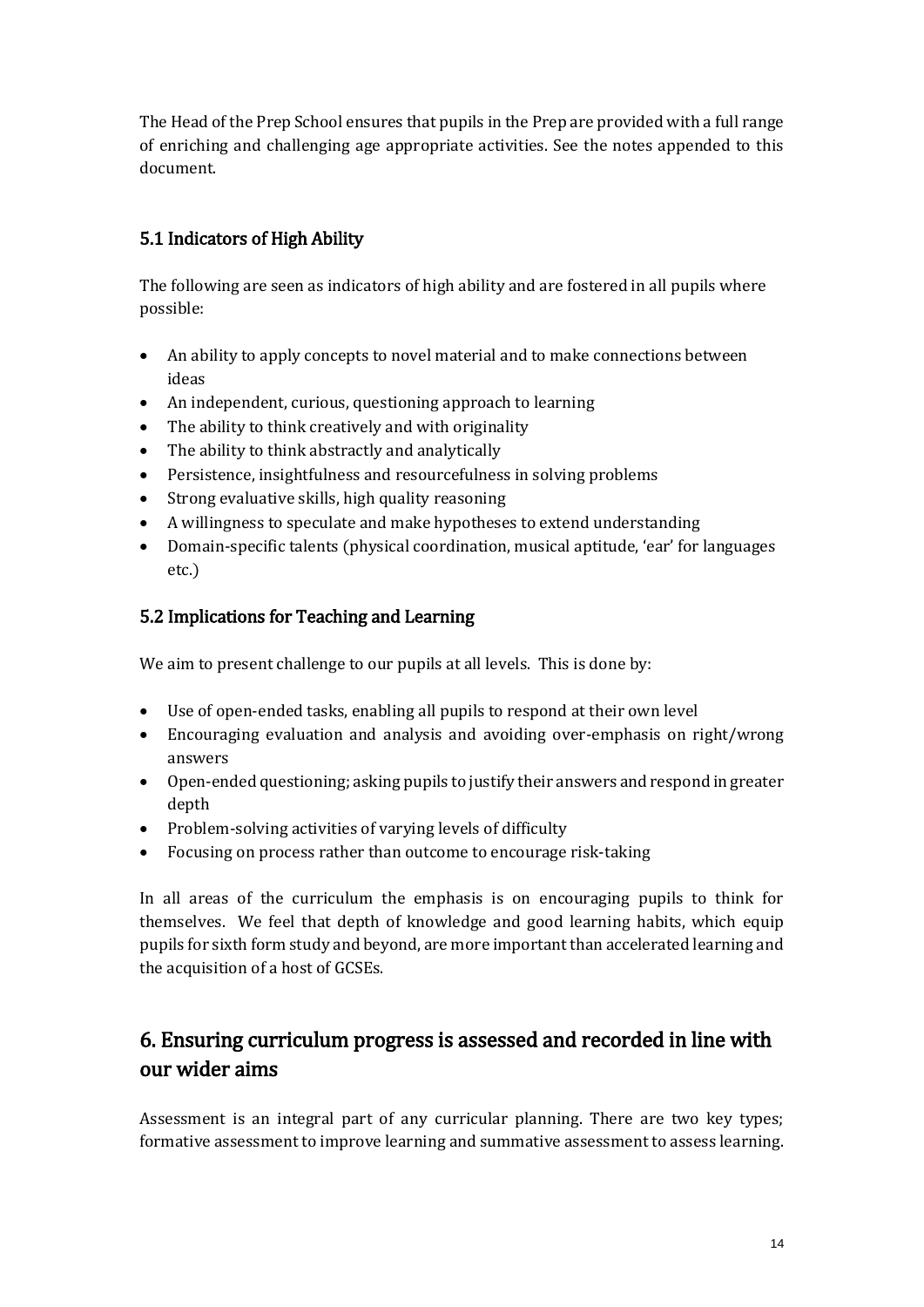Assessment should enable a pupil to know how well she has mastered the learning objectives on which she is currently working and what she needs to do to improve. It should also allow the teacher to check the students' learning and plan subsequent lessons appropriately.

There are a number of different forms of assessment such as questioning techniques in class, peer assessment, self-assessment, comment-only marking and giving grades.

### 6.1 Senior School (Years 7 to 13) Policy

### 6.1.1 Assessment

- 6.1.1.2 In general, assessment at CLSG should follow the principles of Assessment for Learning. This means that most assessment by teachers should take the form of comment-only marking and should include comments about how far the pupil has been successful in meeting the learning objectives set by the teacher and what needs to be done to improve.
- 6.1.1.3 It is recognised that careful, detailed, comment-only marking of work takes time. Therefore, it is unlikely to be practical to mark every class's work in this way every week. This is especially true for subjects that have just one contact period a week at Key Stage 3. Different types of task requiring a range of assessment techniques should be incorporated in the departmental schemes of work.
- 6.1.1.4 In Years 10 13 teachers should avoid the systematic awarding of grades or marks unless the work set is answering a question from a public examination past paper. Grades should reflect the standards of the appropriate qualification (GCSE, A-level etc.). However, at regular intervals a grade should be awarded on a substantial piece of work that will best reflect recent learning objectives. Aiming to grade one piece of work each half-term would be appropriate. As public exams approach for those in Years 11-13, individual teachers might feel that the learning needs of their pupils will best be served by more frequent grading.
- 6.1.1.5 In Years 7-9 the expectation is that marking will be predominantly comment only.
- 6.1.1.6 Numerical marks can be awarded when:
- 6.1.1.6.1 the assignment was made up of a series of short answers that are either right or wrong (such as vocabulary test or a maths test) so that the student would be capable of counting the number of right answers themselves;
- 6.1.1.6.2 the assignment is a substantial piece of work and the awarding of a mark is considered helpful for students to understand success criteria. Marks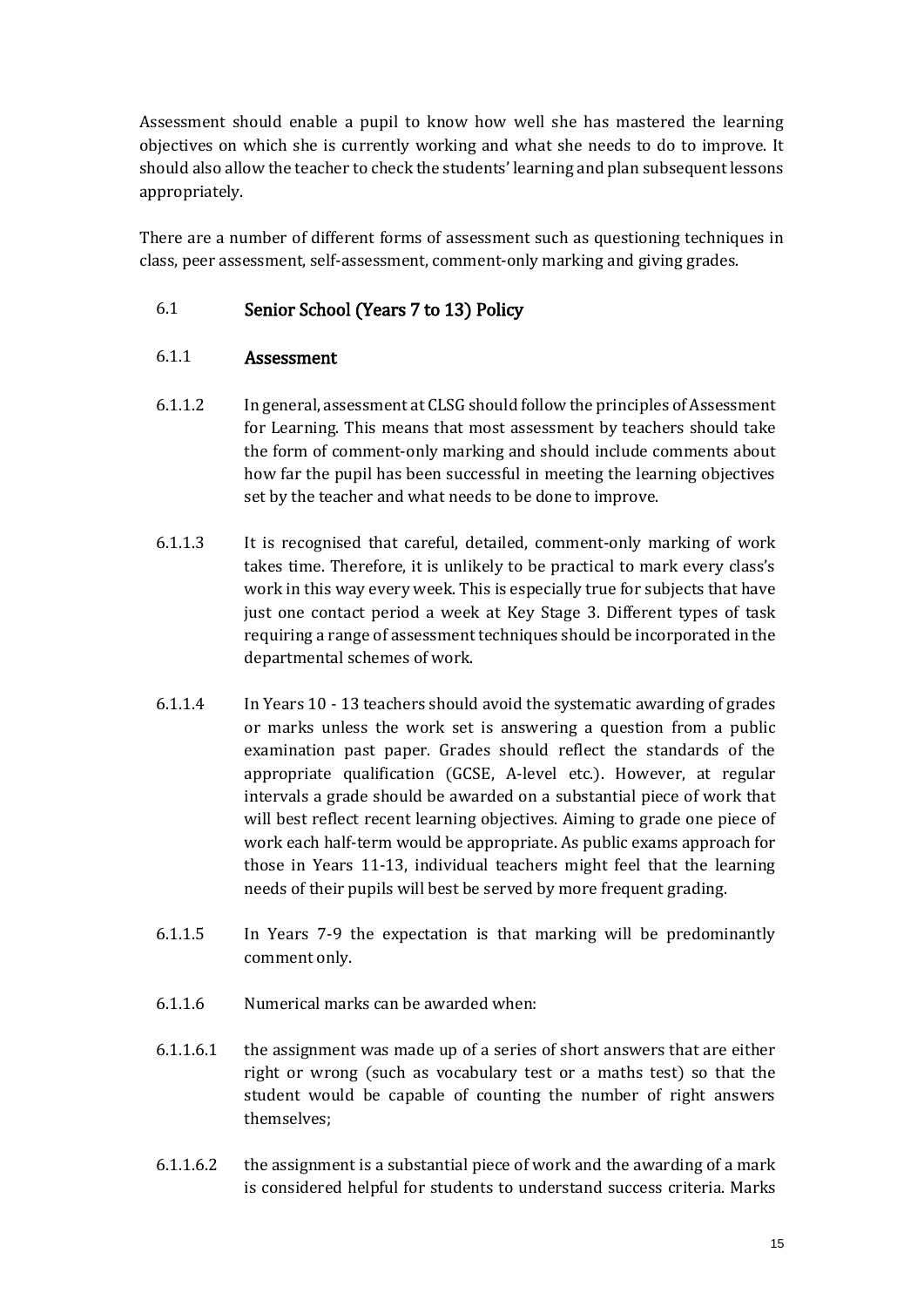for assignments of this nature should always be accompanied by a document giving clear descriptions of how marks are awarded generally and a clear written explanation so that the individual understands how their mark has been awarded; awarding of marks in these circumstances should only occur half termly in any one subject.

- 6.1.1.7 Effort grades should be not used as research has shown that teachers are more likely to award high grades to students at either end of the ability spectrum. Students' perceptions are that such grades rarely reflect the amount of time that has been spent on a piece of work.
- 6.1.1.8 Comment-only marking should explain clearly what has been achieved with regards to the learning objectives, giving specific examples, and indicate as far as possible what needs to be done in order to improve, again giving specific examples.
- 6.1.1.9 It is essential to give pupils time to read a teacher's comments when the homework is given back and ideally to give the students time to improve the work either immediately in class or for homework. Students should be encouraged to annotate their work to record any oral feedback when they get work back.
- 6.1.1.10 Students should be given the opportunity to demonstrate that they have understood and made progress towards targets set. For example:
- 6.1.1.10.1 Students could be encouraged to write replies to written teacher comments and teachers could respond to create a dialogue;
- 6.1.1.10.2 students could be asked to redraft work;
- 6.1.1.10.3 students could be required to write some targets on their next piece of work or in a learning diary.
- 6.1.1.11 The form of assessment will tend to vary depending on whether it is short, medium or long term:
- 6.1.1.11.1 Short term assessments might take the form of questioning in class or observation of the pupils' work in class or for homework. It allows the teacher to monitor the pupils' learning and plan appropriately.
- 6.1.1.11.2 Medium term assessment might take the form of an end of unit test or a substantial piece of written work. Its aim is to review the progress that the pupils are making over time in relation to the main objectives set out in the departmental schemes of work. Clear feedback should be given by teachers so that pupils can set themselves new targets.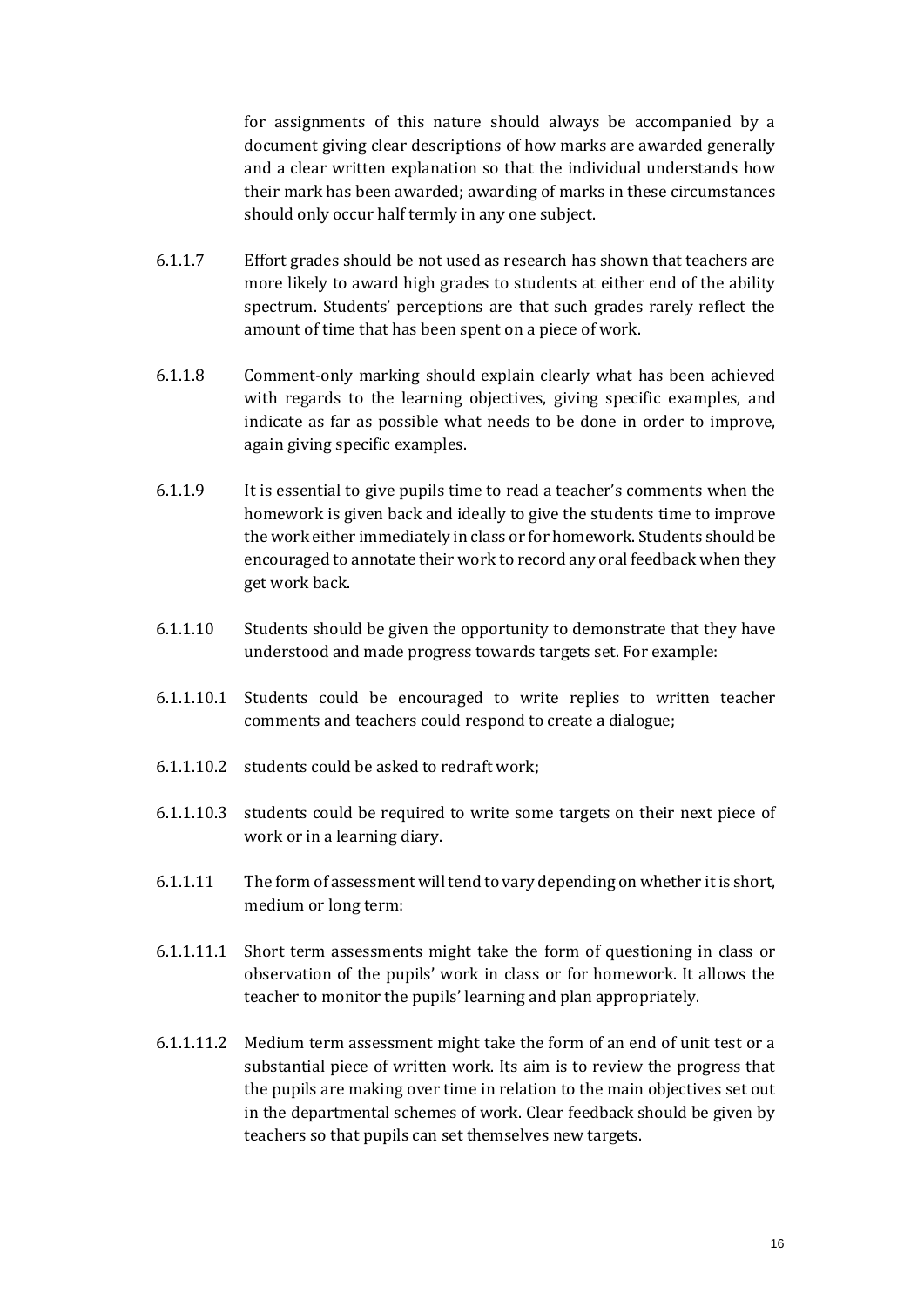6.1.1.11.3 Long term assessments take the form of an examination and are set towards the end of a school year for Years 8 to 10 and 12 and towards the end of the Autumn Term or during the Spring Term for Years 11 and 13. They are used to assess progress against school and national targets. Parents and students do not receive grades for Years 8 and 9 end of year exams, grades are for internal use only. Instead, Year 8 and 9 parents are informed of progress via the reports. For Years 10 to 13 grades are awarded.

### 6.1.2 Recording

- 6.1.2.1 Where comment-only marking is the norm, the issue of what to record in mark books can be problematic. Some staff record marks in their mark books even when not writing marks on pupils' work. Others record a summary of their comments on the pupils' work. Others have a system for recording whether work is excellent, good or deficient (or similar) with ticks, crosses etc. The key thing is to have a record of the progress that pupils are making. It should be remembered that mark books may need to be shown to Heads of Departments or to an Inspector. Departments may wish to have online shared mark books, this is the decision of the Head of Department.
- 6.1.2.2 A student's exercise book, file or electronic portfolio should provide a record of progress so that a teacher can look back at previous advice and see how well the pupil has used it in subsequent pieces of work. It is also possible for the pupil to communicate with the teacher by responding to the latter's comments.
- 6.1.2.3 Both internal and external exam results are stored on the portal. The girls' MidYIS and ALIS scores are stored in a shared area and portal. MidYis and ALIS scores are not routinely shared with students. The decision to share ALIS or MidYis data with a student or their parent can only be made with the approval of a Deputy Head or the Headmistress.
- 6.1.2.4 School reports are written by subject staff. Reports should be positive and point to future development. They should be detailed and couched in everyday language. Specific, achievable and personalised targets should be set for girls. These should be discussed and explained to girls.
- 6.1.2.5 There is a regular pattern of reports and parents' evenings. Both the format of the report and the schedule of reporting are kept continuously under review with a view to keeping parents fully informed on their daughter's progress and to focus attention on appropriate learning targets.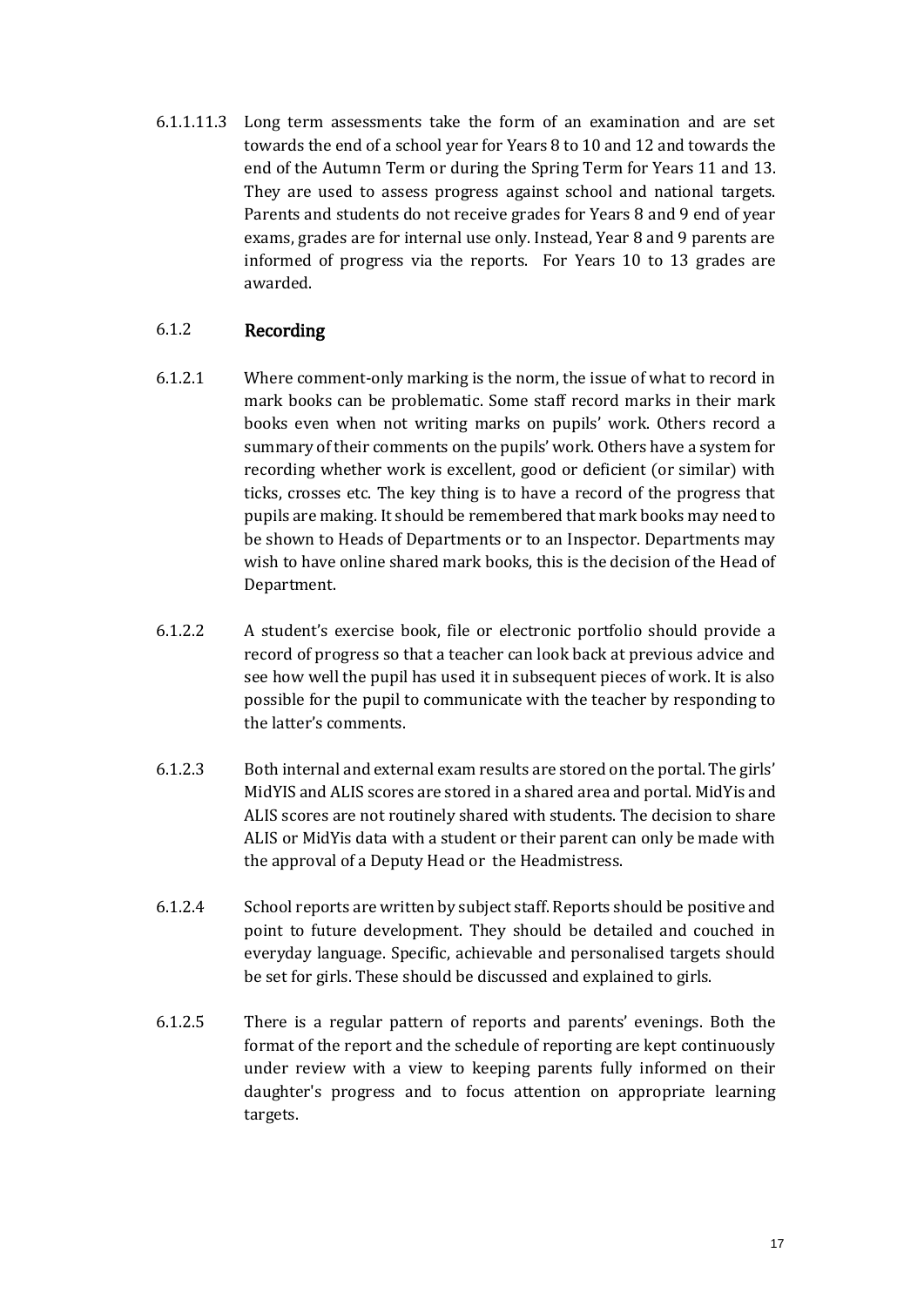- 6.1.2.6 Entry examination marks and key stage results, where known at entry in Year 7, are further important sources of information about individual pupils.
- 6.1.2.7 Individual target setting is also important, whether recorded at the foot of a piece of work or in a report to parents. The teacher should keep a record of the target and note when it has been achieved.

#### 6.1.3 Expectations of Staff

- 6.1.3.1 It is the responsibility of the Heads of Department to ensure that departmental handbooks contain assessment policies reflecting the school's overall policy as outlined above, whilst at the same time incorporating specific departmental needs.
- 6.1.3.2 Assessment and feedback on progress should be an integral part of lesson planning.
- 6.1.3.3 It is the responsibility of every teacher to consider how achievement will be assessed and to explain this to his/her students.
- 6.1.3.4 Teacher assessed homework and tests must be marked and returned to students within two weeks unless the piece of work is unusually extensive, for example a termly project. In the case of a large project the Head of Department can judge how long work should take to be returned. Ideally, routine homework should be returned within one week. The frequency at which teachers should mark work is set by each department's own assessment policy. Each department's policy must be approved by the Deputy Head (Academic). A guide to the frequency at which work is marked in each department will be made available to parents at the start of each academic year via the school portal.
- 6.1.3.5 When marking work that contributes to the awarding of a qualification (a Non Examined Assessment) a teacher must follow departmental guidelines. The Head of Department is responsible for ensuring departmental guidelines follow the City of London School for Girls Non Examination Assessment Procedure found as an appendix to the Exams Policy.

#### 6.2 Preparatory (Years 3 to 6) Policy

#### 6.2.1 Aims

6.2.1.1 This Marking and Recording Policy for the Preparatory Department at City of London School for Girls aims to ensure consistency and continuity throughout pupils' education at Key Stage Two.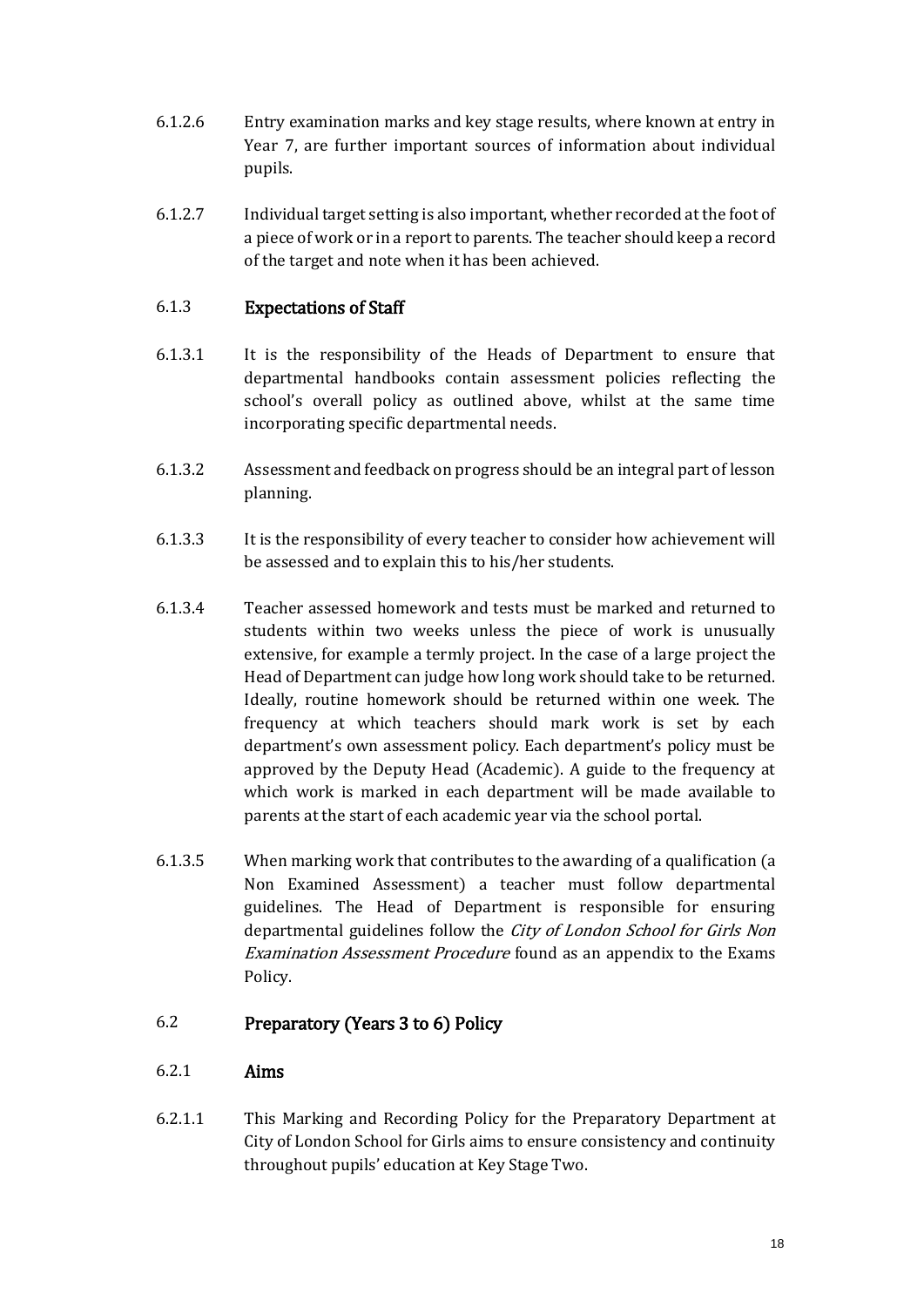6.2.1.2 Marking is used by staff to monitor pupils' progress and encourage the girls to improve their standard of work.

#### 6.2.2 Objectives

- 6.2.2.1 By using an agreed marking policy for children's work, the school intends:
- 6.2.2.1.1 To acknowledge each individual pupil's efforts and identify attainment, celebrating achievements and consequently increasing motivation;
- 6.2.2.1.2 To inform future planning through identifying each pupil's needs and expressing these in clear and understandable targets;
- 6.2.2.1.3 To provide sympathetic individual assessment alongside a means of objective comparison of a pupil's performance with that of her group or whole class;
- 6.2.2.1.4 To encourage pupils to self-evaluate;
- 6.2.2.1.5 To provide information for parents in an overall and continuing record of their daughter's achievements;
- 6.2.2.1.6 To maintain and improve academic standards within the department through enabling staff to evaluate the planning, teaching and learning that has occurred;
- 6.2.2.1.7 To provide Senior Staff, Governors and Inspectors with evidence of attainment.

#### 6.2.3 Rationale

- 6.2.3.1 The main objective must always be to provide positive feedback for the pupil as a result of assessing her work according to the aim of each particular task set.
- 6.2.3.2 Feedback to pupils is made either in the form of a verbal or written comment; these include extended remarks where the piece of work has required significant amounts of time to complete. Shorter tasks such as spelling tests or mathematical exercises and tests will often be marked in a similarly consistent manner. As far as possible, every piece of work is evaluated and where practical, marking may happen in the girl's presence – in which case a verbal comment (indicated by a VC) might be appropriate. The marking will acknowledge both content and effort, recognising progression in the performance of all pupils, wherever they may currently be performing across the ability range. Negative comments never stand alone: "This is not good enough" is unacceptable as it needs to be accompanied with an explanation of how the pupil can make the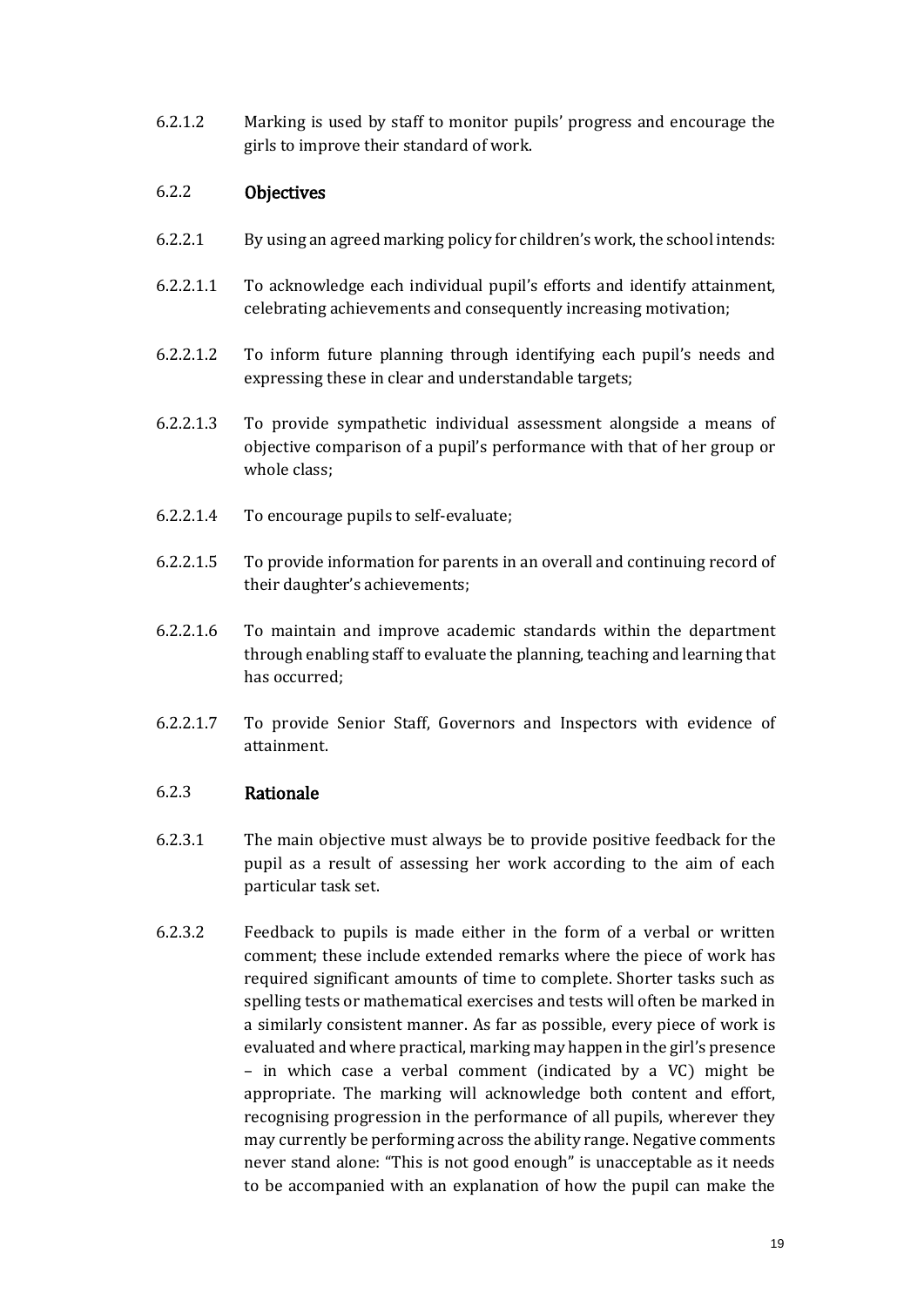work better and a clarification of the teacher's expectations. Marking is always done in a colour which clearly distinguishes the teacher's writing from the pupil's.

6.2.3.3 The presentation of a piece of work is only taken into consideration if the work is of an unacceptable standard for a child of that age or ability. Pupils are shown how to improve their presentation and the need to communicate with a demanding audience is constantly borne in mind. Errors in spelling and punctuation are corrected sympathetically and according to the knowledge expected at each stage of a girl's career through the department. Should it be decided that a child needs to practise a particular spelling, the word should be recorded on the inside back cover of the subject exercise book or set as an individual target. If the comment "Please finish" is written on a piece of work or corrections are identified, this should be followed up with action to ensure that the tasks are completed satisfactorily.

#### 6.2.4 Frequency of marking and feedback to pupils

#### 6.2.4.1 Mathematics:

Most weeks should result in several pieces of classwork; open-ended investigative and problem-solving work should also be included on occasional basis.

#### 6.2.4.2 English:

Around twenty spellings, a piece of creative writing and a comprehension (which may stem from a stimulus text in any curriculum area), are assessed during most weeks. Grammar work is less frequent as girls progress through the department and move from an almost weekly basis in Year 3 to a fortnightly exercise in Year 6. Handwriting will also be monitored and support or extra work provided if required.

#### 6.2.4.3 Science:

One piece of written work is usually assessed every week and all pupils carry out investigations, which are assessed and recorded. An end of topic written assessment is completed by all girls and marks recorded.

### 6.2.4.4 History and Geography:

One piece of written work is marked and assessed with written and verbal feedback and comments during most weeks.

6.2.4.5 Subjects taught by senior school departments: The frequency and nature of marking and assessment follows the KS2 guidelines as set out by the relevant department's own assessment policy. Each department's policy is approved by the Deputy Head (Academic).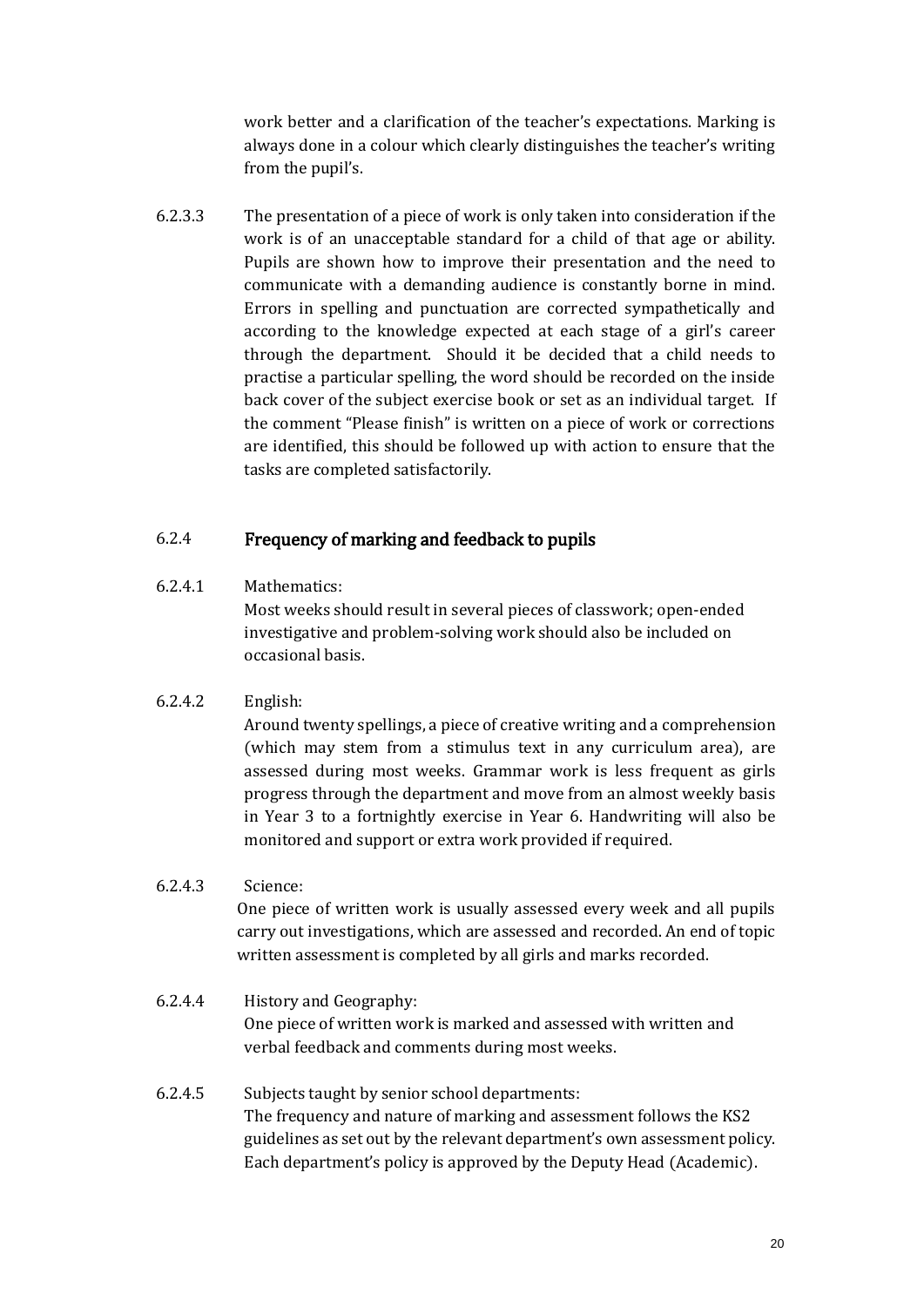### 6.2.5 Monitoring

- 6.2.5.1 All teachers should maintain a mark book diligently. Certain subject policy documents outline specific exercises which should have each pupil's performance logged (for example, the summative mathematics "checkup" tests in the NHM Assessment Books).
- 6.2.5.2 Evidence of pupil achievements should be available for the coordinators who are responsible for monitoring performance in each curriculum area. Over the course of the four years spent by a child in Prep, activity and progression in all attainment targets of the core subjects should be maintained.
- 6.2.5.3 Copies of individual reports are available in the Prep office and are produced by Form Tutors at the end of each term – these log academic data, trip details and extra-curricular information. Any letters of note are photocopied and kept on file: the Head of Prep is consulted whenever necessary.
- 6.2.5.4 All Prep girls undertake end of year nationally standardised assessments, this data is included as part of the summer term reports. Target setting reports at the end of the Autumn and Spring terms also provide information on attendance, lateness and the number of merit points awarded.

# 7. Ensuring student progress towards meeting the curriculum objectives is properly reported

The school recognises that regular written reports are essential to promote students' learning. Written reports enable staff to give students structured and positive feedback and advice for future improvement in a way which complements the regular communication achieved through marking and assessment of work and interchanges in class. Reports provide students with the opportunity to take stock of their progress and to set themselves targets for their future learning through the report reading sessions which are held with staff as part of every reporting occasion.

Reports are also an essential element in the school's communication with parents. They give vital information on girls' performance and cement the essential partnership between school and home, assisting each student to achieve her "personal best" in line with the school's objectives for pupils. Reports provide data to add to our understanding of a pupil's progress over time.

Detailed instructions to staff on the procedures for writing reports are given in the Staff Handbook. The report system is an organic one and is kept under review to ensure its relevance and effectiveness. The schedule below should therefore be regarded as a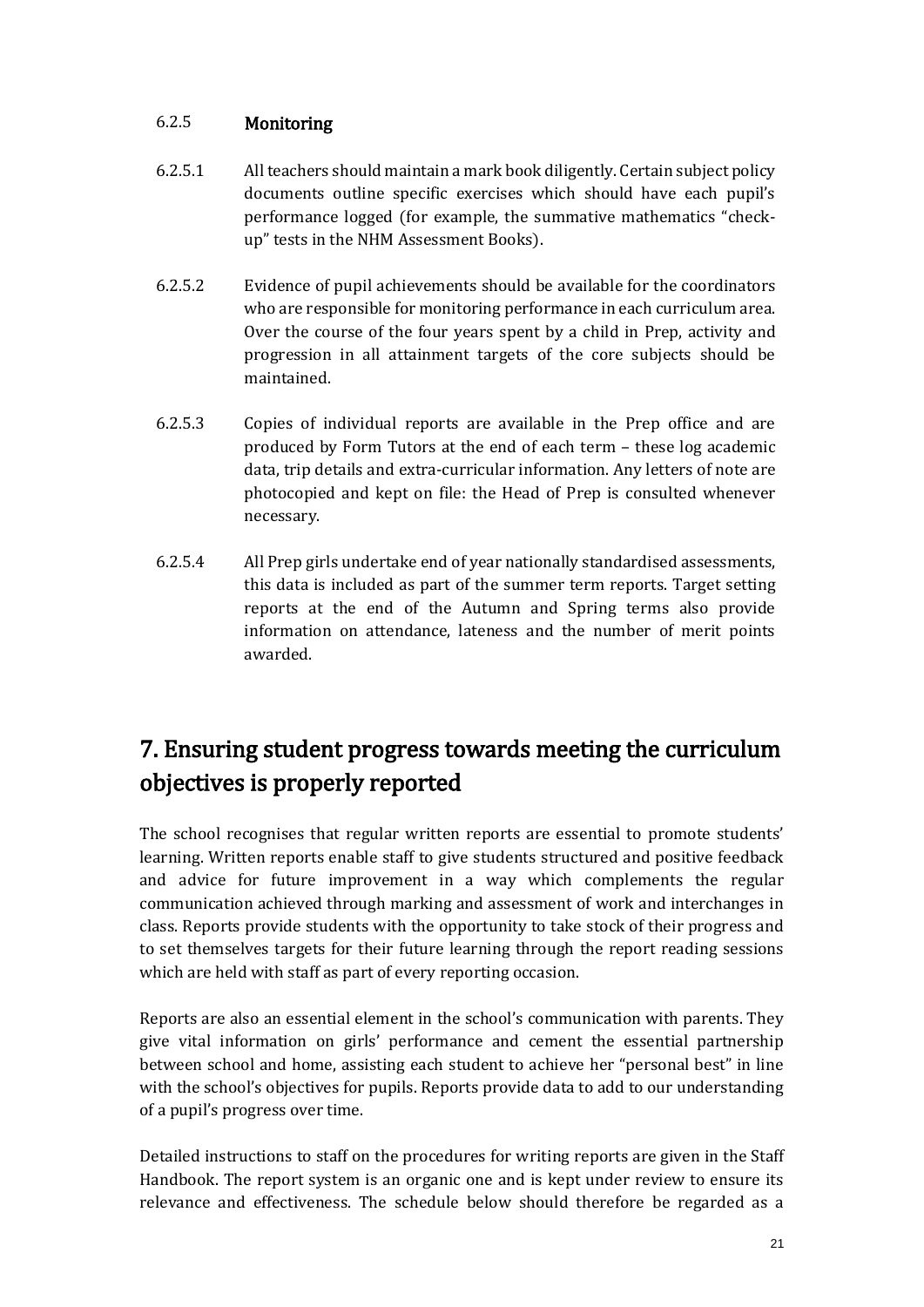statement of current practice, which may change from time to time, rather than as fixed and final. The school does not use effort grades. Attainment grades are only used on reports and end of year exams if they can be standardised by an external body. The use of attainment grades are as follows:

- In Years 3 to 6, students sit nationally standardised tests (PUMA, PiRA, GAPS) at the end of each term. Parents are informed of their daughter's progress across the year. Marks are not shared and grades are not used on reports.
- In Years 7 to 9 grades are not reported to parents on reports or after end of year exams. For Year 9 reports in the summer parents are told whether their daughter is "on track" or "not yet on track". We define "on track" as being more likely than not to get a Grade 7 at GCSE if the student opted to do the subject in Years 10 and 11. Data on pupil progress, such as end of year exams, is kept internally to track progress. Parents are informed if this data indicates a cause for concern by the Head of Section.
- In Years 10 to 13 attainment grades are used on reports and to inform parents following mock and end of year examinations. These grades correspond to public examination grades. Grades for attainment are not predictions of public examination results, but indicate how a student is progressing at this point in their school career in relation to the standards required for public examinations.

## 7.1 Prep School

In the Prep School, the pattern of formal feedback and reporting opportunities is as follows:

|               | <b>Autumn Term</b>                           | <b>Spring Term</b> | <b>Summer Term</b> |
|---------------|----------------------------------------------|--------------------|--------------------|
| <b>YEAR 3</b> | Parents' evening<br>Target setting<br>report | Parents' evening   | Full report        |
| <b>YEAR 4</b> | Parents' evening<br>Target setting<br>report | Parents' evening   | Full report        |
| <b>YEAR 5</b> | Parents' evening<br>Target setting<br>report | Parents' evening   | Full report        |
| YEAR 6        | Parents' evening<br>Target setting<br>report | Parents' evening   | Full report        |

### 7.2 Senior School

In the Senior School, the pattern of formal feedback and reporting opportunities is as follows: